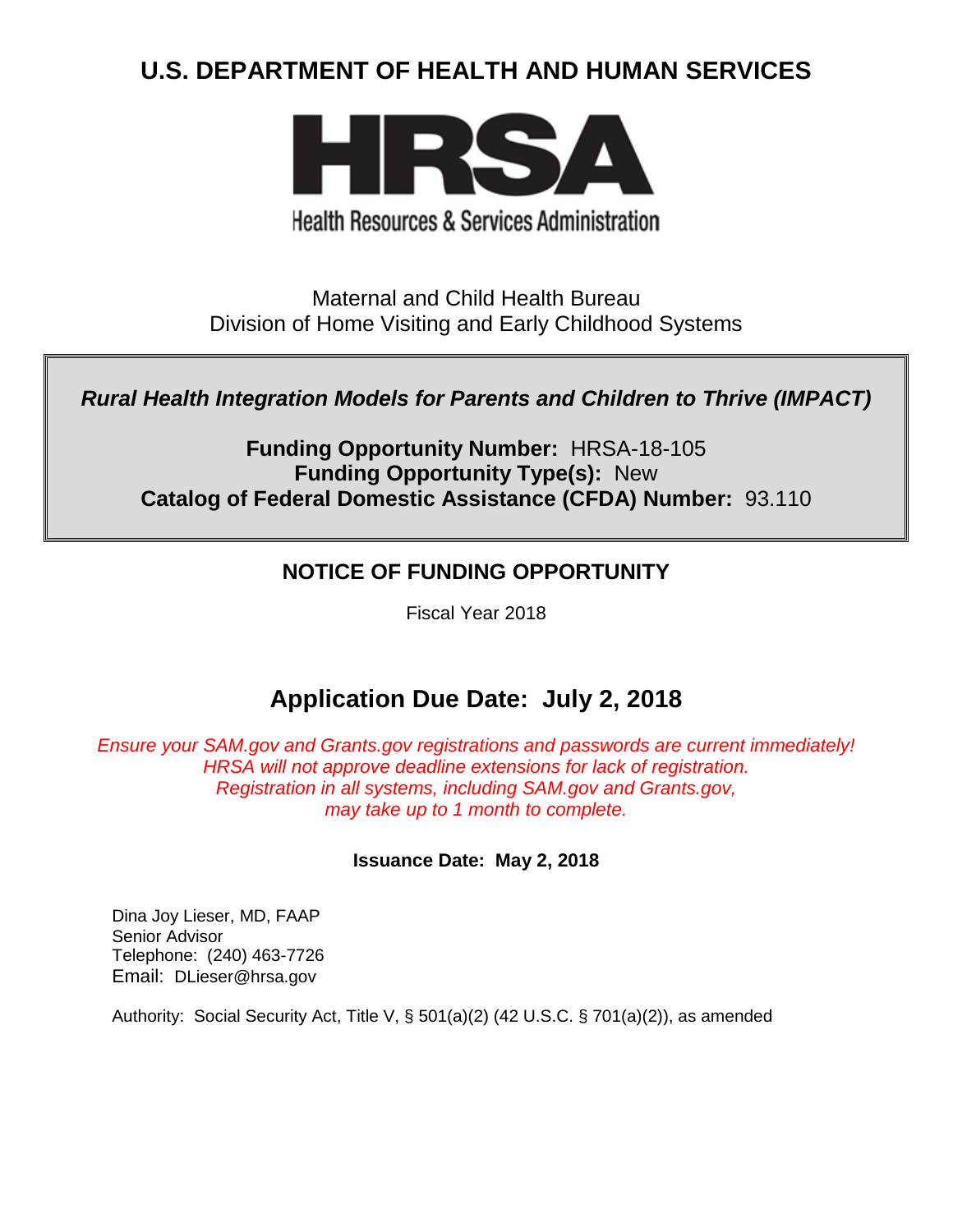# **EXECUTIVE SUMMARY**

The Health Resources and Services Administration (HRSA) is accepting applications for fiscal year (FY) 2018 for the *Rural Health Integration Models for Parents and Children to Thrive (Rural Health IMPACT).* Two-generational approaches focus on creating opportunities for and addressing needs of both at-risk children and their parents together. The purpose of the Rural Health IMPACT program is to implement evidencebased two-generational strategies that promote health and well-being of children (prenatally to age 3) and create economic opportunities for their families. This includes:

- 1) ensuring rural children and their families have access to high-quality health, development, education, and family support services that are aligned and coordinated;
- 2) improving early identification of and intervention for families who have experienced or are at-risk for adverse childhood experiences, maternal depression and other mental health issues, substance use disorders including opioid use and related neonatal abstinence syndrome, as well as other factors that lead to poor health and social outcomes for rural families; and
- 3) developing, implementing, and expanding two-generational strategies that effectively link children and their families to services to: a) encourage children's healthy development; and b) help families overcome barriers to achieving economic security and self-sufficiency.

The goal will be accomplished through identifying and implementing evidence-based two-generational approaches in rural communities based on the lessons learned from the initial Rural IMPACT project. The recipient is expected to support three (3) demonstration sites through intensive technical assistance (TA) and training, as well as provide universal TA<sup>[1](#page-1-0)</sup> to the Maternal, Infant and Early Childhood Home Visiting and Early Childhood Comprehensive Systems Programs. The initial Rural IMPACT sites will serve as key resources in the TA to the demonstration sites and in the universal TA provision. Development of a web-based clearinghouse of existing resources, tools, research and subject matter expertise as well as the coordination of a cross-systems steering committee may be supported by the recipient.

| <b>Funding Opportunity Title:</b>      | <b>Rural Health Integration Models for</b> |
|----------------------------------------|--------------------------------------------|
|                                        | Parents and Children to Thrive (IMPACT)    |
| <b>Funding Opportunity Number:</b>     | <b>HRSA-18-105</b>                         |
| Due Date for Applications:             | July 2, 2018                               |
| Anticipated Total Annual Available     | \$600,000                                  |
| FY 2018 Funding:                       |                                            |
| Estimated Number and Type of Award(s): | Up to one cooperative agreement            |
| <b>Estimated Award Amount:</b>         | Up to \$600,000 per year dependent on      |
|                                        | the availability of appropriated funds     |
| <b>Cost Sharing/Match Required:</b>    | <b>No</b>                                  |

<span id="page-1-0"></span> $1$  For purpose of this NOFO, universal technical assistance is defined as technical assistance available to a broad group of stakeholders through no cost mechanisms, such as webinars and online resources.

 $\overline{a}$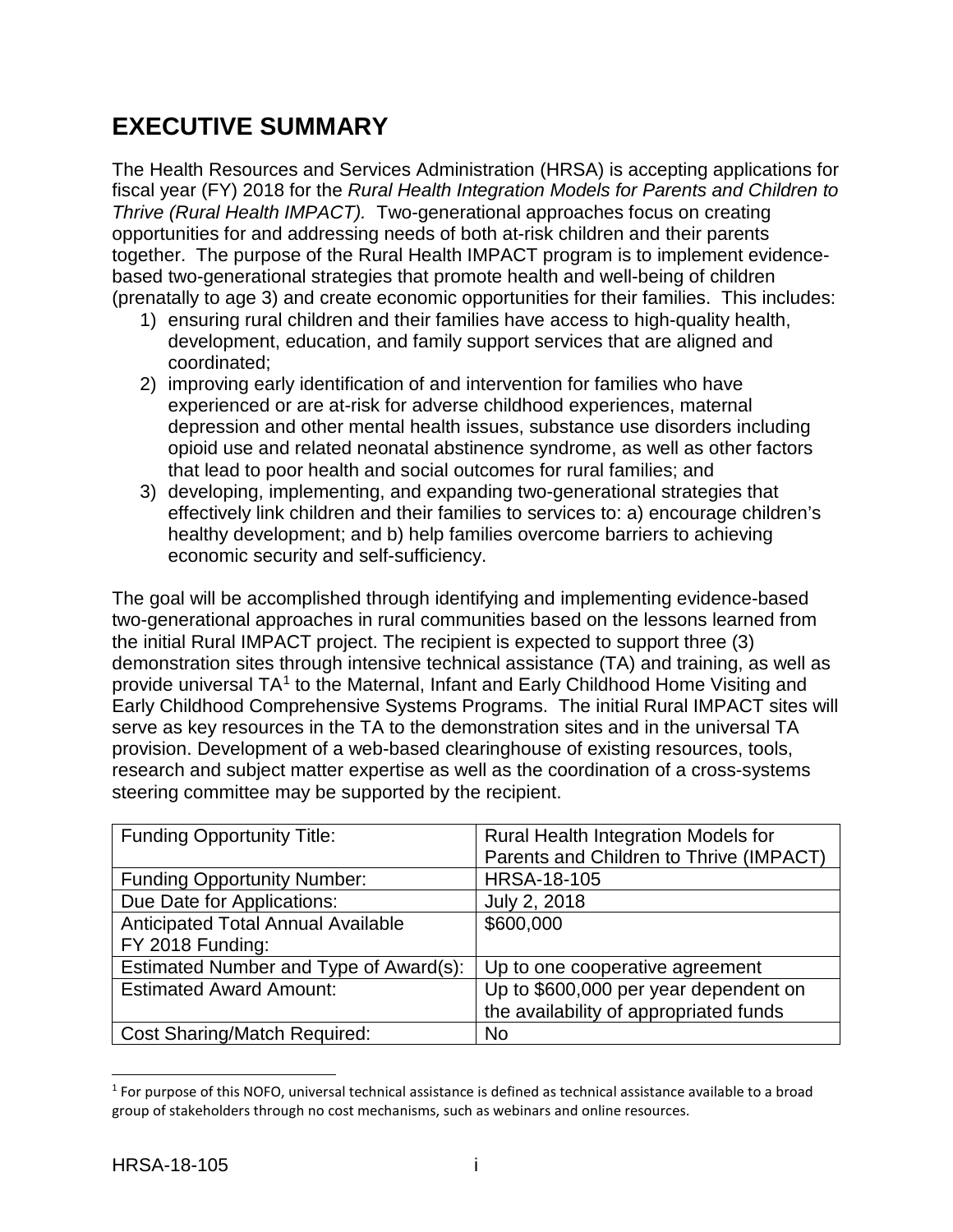| Period of Performance: | September 1, 2018 through<br>August 31, 2023<br>(5 years)                                                                                                                                                                                                                                 |
|------------------------|-------------------------------------------------------------------------------------------------------------------------------------------------------------------------------------------------------------------------------------------------------------------------------------------|
| Eligible Applicants:   | Any domestic public or private entity,<br>including an Indian tribe or tribal<br>organization (as those terms are defined<br>at 25 U.S.C. 450b) is eligible to apply.<br>See 42 CFR § 51a.3(a). Domestic faith-<br>based and community-based<br>organizations are also eligible to apply. |
|                        | See Section III-1 of this notice of funding<br>opportunity (NOFO), formerly known as<br>the funding opportunity announcement<br>(FOA), for complete eligibility information.                                                                                                              |

# **Application Guide**

You (the applicant organization/agency) are responsible for reading and complying with the instructions included in HRSA's *SF-424 Application Guide,* available online at [http://www.hrsa.gov/grants/apply/applicationguide/sf424guide.pdf,](http://www.hrsa.gov/grants/apply/applicationguide/sf424guide.pdf) except where instructed in this NOFO to do otherwise. A short video explaining the *Application Guide* is available at [http://www.hrsa.gov/grants/apply/applicationguide/.](http://www.hrsa.gov/grants/apply/applicationguide/)

# **Technical Assistance**

HRSA will host a technical assistance webcast to review the NOFO and answer applicants' questions.

Day and Date: Tuesday, May 15, 2018 Time: 4 p.m. – 5 p.m. ET Call-In Number: 1-888-790-1923 Participant Code: 9398819 Weblink: [https://hrsa.connectsolutions.com/rhi\\_nofo\\_ta\\_webinar/](https://hrsa.connectsolutions.com/rhi_nofo_ta_webinar/)

HRSA will record the webinar and archive the recording on <https://mchb.hrsa.gov/earlychildhoodcomprehensivesystems> by Tuesday, May 22, 2018.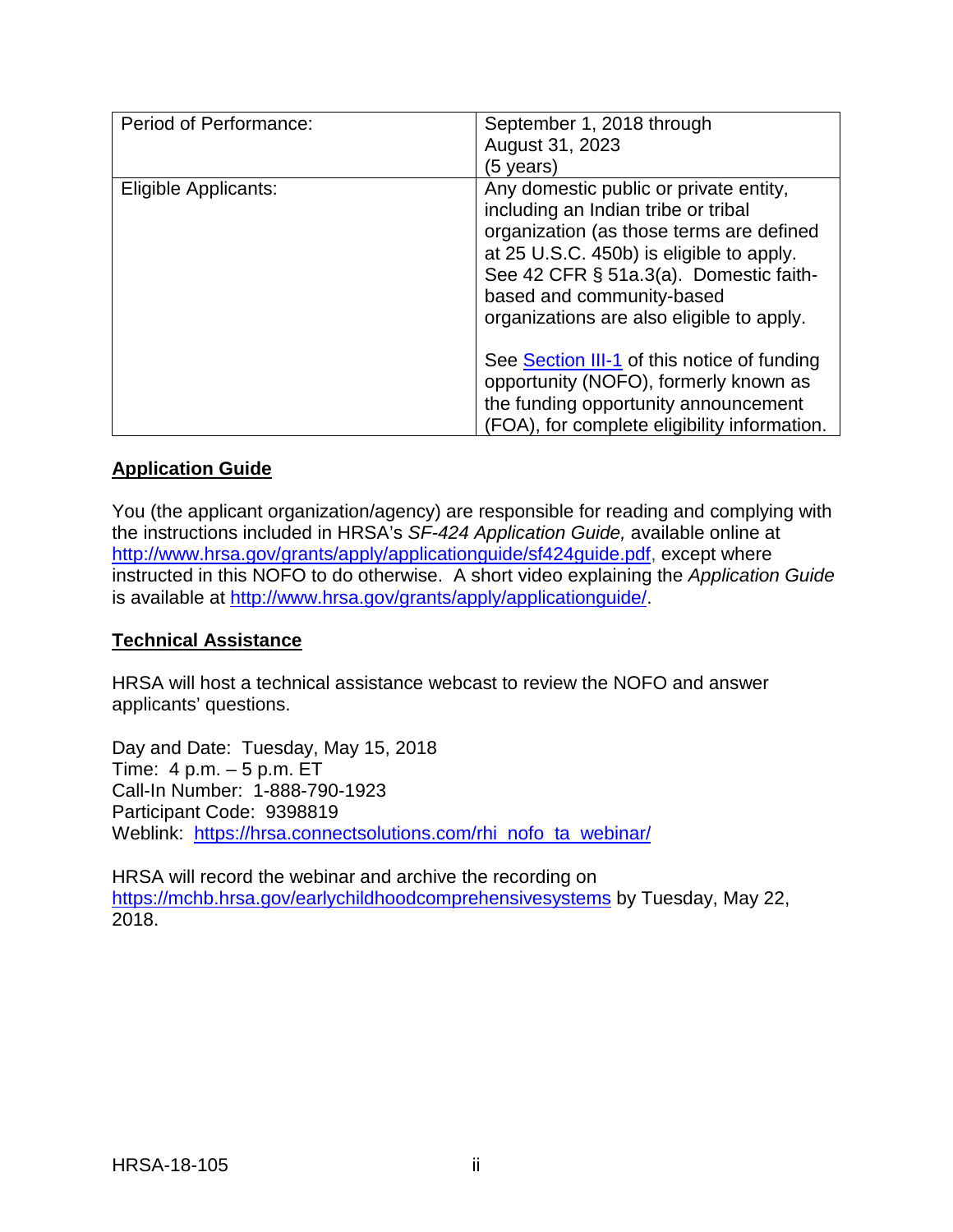# **Table of Contents**

| i.                                                                      |  |
|-------------------------------------------------------------------------|--|
| İİ.<br>iii.                                                             |  |
| iv.                                                                     |  |
| v.                                                                      |  |
| 3. DUN AND BRADSTREET DATA UNIVERSAL NUMBERING SYSTEM (DUNS) NUMBER AND |  |
|                                                                         |  |
|                                                                         |  |
|                                                                         |  |
|                                                                         |  |
|                                                                         |  |
|                                                                         |  |
| 4.                                                                      |  |
|                                                                         |  |
|                                                                         |  |
|                                                                         |  |
|                                                                         |  |
|                                                                         |  |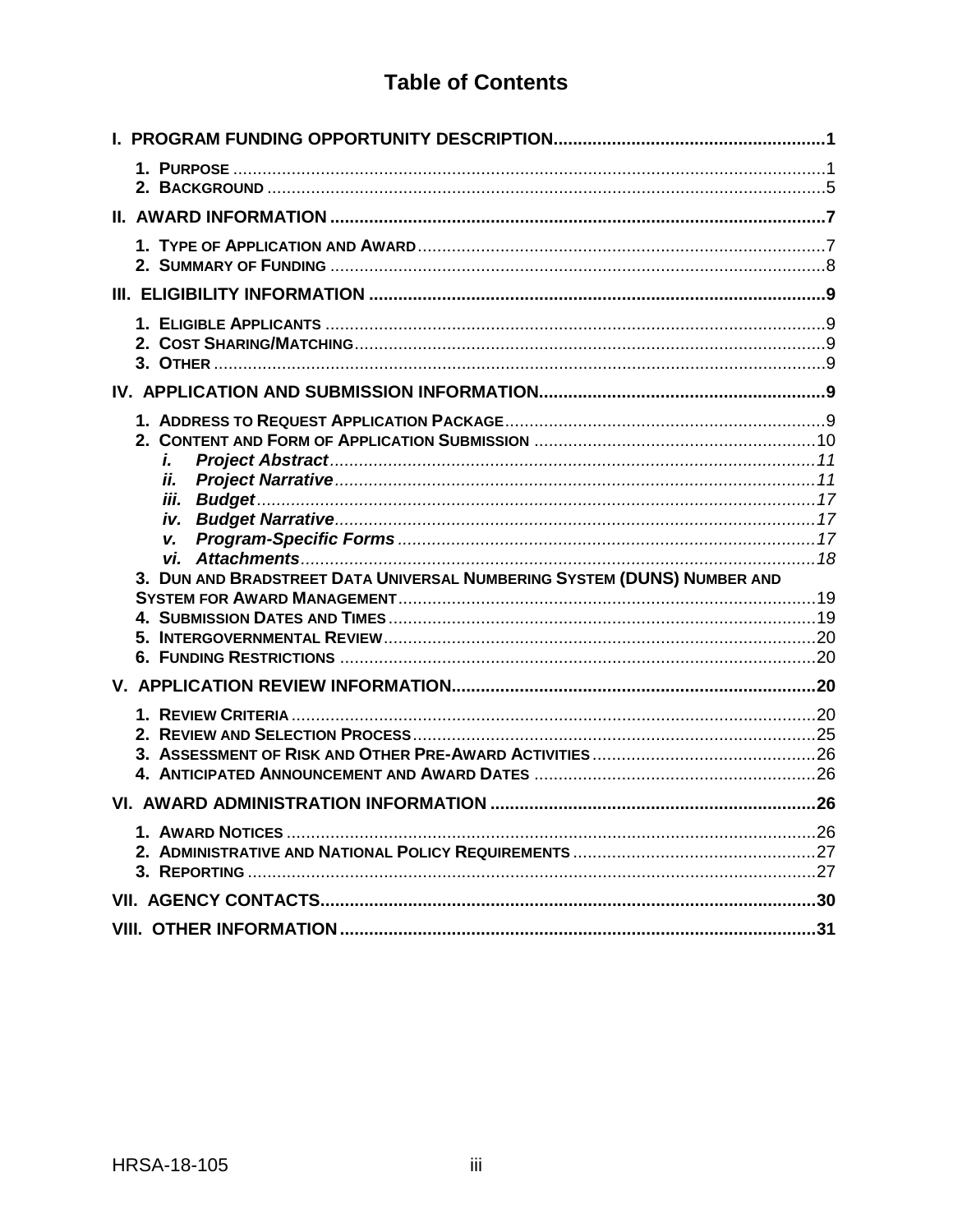# <span id="page-4-0"></span>**I. Program Funding Opportunity Description**

# <span id="page-4-1"></span>**1. Purpose**

This notice solicits applications for *Rural Health Integration Models for Parents and Children to Thrive (IMPACT)*.

A two-generational approach focuses on creating opportunities for and addressing needs of both vulnerable children and their parents together. It prioritizes and facilitates coordination of programs and services needed to address the additive effects of poverty and geographic isolation on early childhood health and development. A holistic-familybased approach acknowledges the importance of the family in shaping health and developmental outcomes for children.[2](#page-4-2) Research has shown that the well-being of parents greatly impacts the health and developmental trajectories of their children and is a crucial factor in children's social-emotional, physical, and economic well-being. At the same time, the emotional and behavioral needs of at-risk infants, toddlers, and preschoolers are best met through coordinated services that focus on relationships, especially with parents and other caregivers. Parents' ability to succeed in school and/or at work is affected by how well their children are doing.

The overarching goal of the Rural Health IMPACT program is to implement evidencebased two-generational strategies that promote health and well-being of children (prenatally to age 3) and create economic opportunities for their families. This includes:

- 1) ensuring rural children and their families have access to critical health, development, education, and family support services that are aligned and coordinated;
- 2) improving early identification of and intervention for high-risk families who have experienced or are at-risk for adverse childhood experiences, maternal depression and other mental health issues, substance use disorders including opioid use and related neonatal abstinence syndrome, as well as other factors that lead to poor health and social outcomes for rural families; and
- 3) developing, implementing, and expanding two-generational strategies that effectively link children and their families to services to encourage: a) children's healthy development; and b) help families overcome barriers to achieving economic security and self-sufficiency.

# Performance Metrics:

Data will be collected from the three demonstration sites<sup>[3](#page-4-3)</sup> and may be related to the following content areas:

- 1) Access to primary care and mental health services
- 2) Developmental screening
- 3) Maternal depression
- 4) Substance use

<span id="page-4-2"></span> $\overline{a}$ <sup>2</sup> Center for Law and Social Policy Thriving Children, Successful Parents: A Two-Generation Approach to Policy, July 9, 2014, [https://www.clasp.org/sites/default/files/public/resources-and-publications/publication-1/Two-Gen-Brief-](https://www.clasp.org/sites/default/files/public/resources-and-publications/publication-1/Two-Gen-Brief-FINAL.pdf)[FINAL.pdf](https://www.clasp.org/sites/default/files/public/resources-and-publications/publication-1/Two-Gen-Brief-FINAL.pdf) Center for Law and Social Policy

<span id="page-4-3"></span><sup>3</sup> <https://aspe.hhs.gov/system/files/pdf/224826/ImplementationFederalRuralIMPACT.pdf>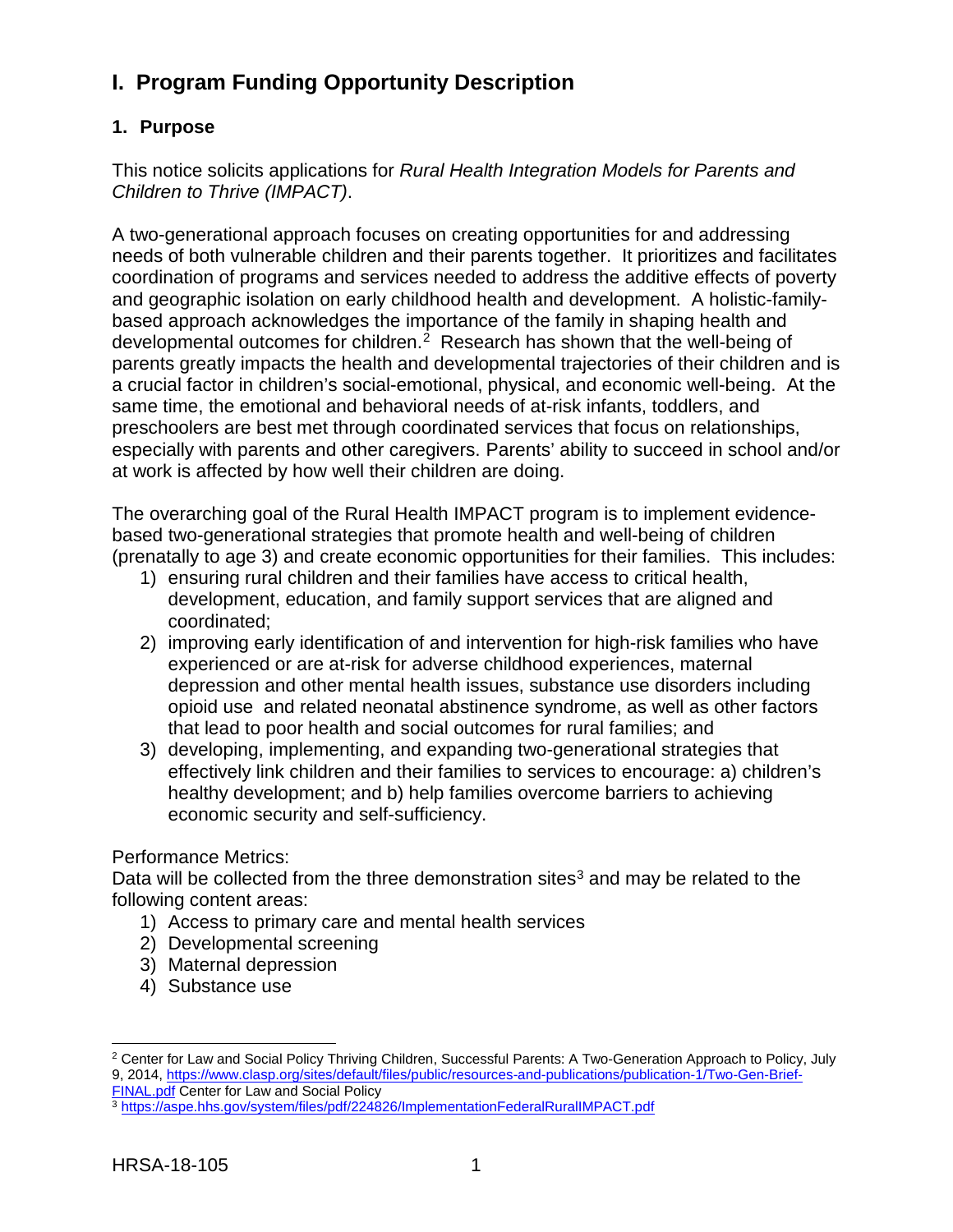- 5) Access to comprehensive services such as transportation, early learning and development and family support programs
- 6) Education and/or job opportunities

The recipient will specify process and outcome measures as well as family and systems measures within each of these areas. Measures will be aligned, as feasible and appropriate, with established performance measures for the Maternal, Infant and Early Childhood Home Visiting (MIECHV) program and informed by the early childhood development evidence base. These data will be collected and reported to HRSA every six (6) months; measures to be reported on a different schedule should be clearly identified and a rationale provided.

Process measures from the universal TA to the MIECHV[4](#page-5-0) and Early Childhood Comprehensive System Impact (ECCS-I)<sup>[5](#page-5-1)</sup> sites that participate will also be collected.

# **Program Activities**

#### *Build on Lessons Learned from the Initial Rural IMPACT Program*

The Rural Health IMPACT program will build on the lessons learned from the inital Rural IMPACT project, which include: [6](#page-5-2)

- Greater tailoring of TA to increase effectiveness: Understanding the sites' differing histories, contexts, and stages of development was critical to understanding how best to support them with TA.
- Additional site resources required to build/create complex systems change: Nearly all sites mentioned the lack of a dedicated funding stream to support their work as a limit on their progress.
- A range of partners who must be at the table, and in particular families should be engaged: A strong start to two-generation efforts entailed consulting with families about the barriers they face and possible solutions—and involving them as partners at all stages of program development and implementation.
- Local leadership is critical: Several respondents stressed the need to nurture and support the site leaders and staff.
- A federal role facilitated planning and implementation: Designation as a Rural IMPACT site helped sites attract key partners, useful attention from state offices with whom they sought relationships, and support from other sources.
- Assist the communities in developing strategies to leverage funding to support continued systems building.

#### *Identify Demonstration Sites and Provide Intensive TA*

Central to the initiative is the provision of financial support through subawards to three demonstration sites.

Three Rural Health IMPACT demonstration sites will be identified to bring twogenerational interventions to children (prenatally to age 3) and families at greatest risk.

<span id="page-5-2"></span><sup>6</sup> Implementation of the Federal Rural IMPACT Demonstration, November 2016, <https://aspe.hhs.gov/system/files/pdf/224826/ImplementationFederalRuralIMPACT.pdf>

 $\overline{a}$ 

<span id="page-5-0"></span><sup>4</sup> <https://mchb.hrsa.gov/maternal-child-health-initiatives/home-visiting-overview>

<span id="page-5-1"></span><sup>5</sup> <https://mchb.hrsa.gov/earlychildhoodcomprehensivesystems>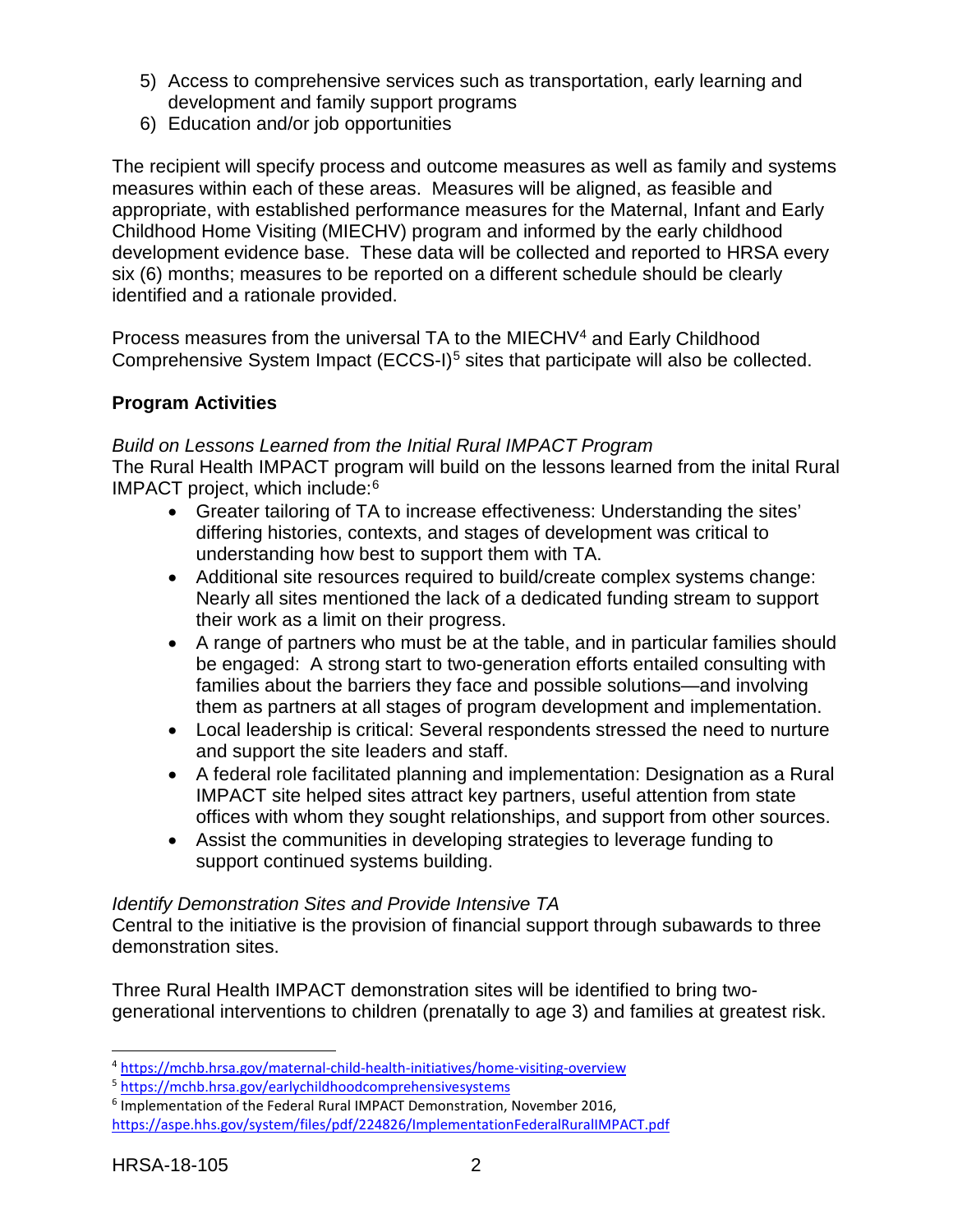- Eligible entities to be demonstration sites are non-profit, community-based organizations in rural communities that have the infrastructure and supports to coordinate across economic, educational, housing, transportation, health care, and behavioral health systems. The community should also include a MIECHV Local Implementing Agency (LIA) to serve as the demonstration site or a partner to the demonstration site or that may be the actual demonstration site. The community may be, but is not required to be, one of the initial Rural IMPACT Communities with a MIECHV LIA. These communities include sites in Kentucky (KY), Arkansas (AR), Mississippi (MS), Maine (ME), Maryland (MD), and Minnesota (MN).
- Each demonstration site will serve as the backbone organization and the convener for the members of the system (e.g., child welfare, housing, transportation, labor, economic development, health care, early childhood development, child care, education, mental health and substance abuse, rural health, and public health, etc.) to come together and to carry out the work.

A plan should be proposed to for site selection and planning in year 1 and allocate up to 60 percent of budget starting in year 2 or earlier to be provided to the three demonstration sites through subawards. The provision of intensive and individualized TA and training, leadership development, and support to the demonstration sites may be provided directly by the recipient or indirectly through subject matter experts. This intensive TA consists of individual on-going coaching and consultation based on the unique needs of the demonstration site communities. The TA is related to:

- Implementing an evidence-based strategy to engage, identify and meet the twogenerational needs of families prenatally and through the first 3 years of life. This includes assessing the ongoing TA needs of the communities.
- Strengthening, aligning and coordinating the network of available services and resources to meet the needs of at-risk rural families. Specific emphasis will be placed in these communities on: 1) developing coordinated systems that provide effective mental and behavioral health services for women, children, and families to address the impact of adverse childhood experiences, maternal depression, and substance abuse issues including opioid abuse and the related neonatal abstinence syndrome; 2) focusing on the social and developmental health challenges facing the youngest children in rural areas through quality, coordinated health and child care; and 3) promoting the economic self-sufficiency of families through the identification of educational and job opportunities.
- Investigating sustainability strategies such as financing and private sector fund development to support and sustain ongoing two-generational systems work within the community.
- Facilitating partnerships between the demonstration site organization and their states including MIECHV, Medicaid, Child Welfare, and Early Childhood Advisory body, non-profit organizations including State Primary Care Association and private foundations that support early childhood development, health, systems coordination and two-generational approaches. Partnerships are expected be developed with existing community-based organizations such as community health centers, local health departments, universities and community colleges, and hospitals. Other partnerships may include organizations representing economic development, transportation services, schools, early learning and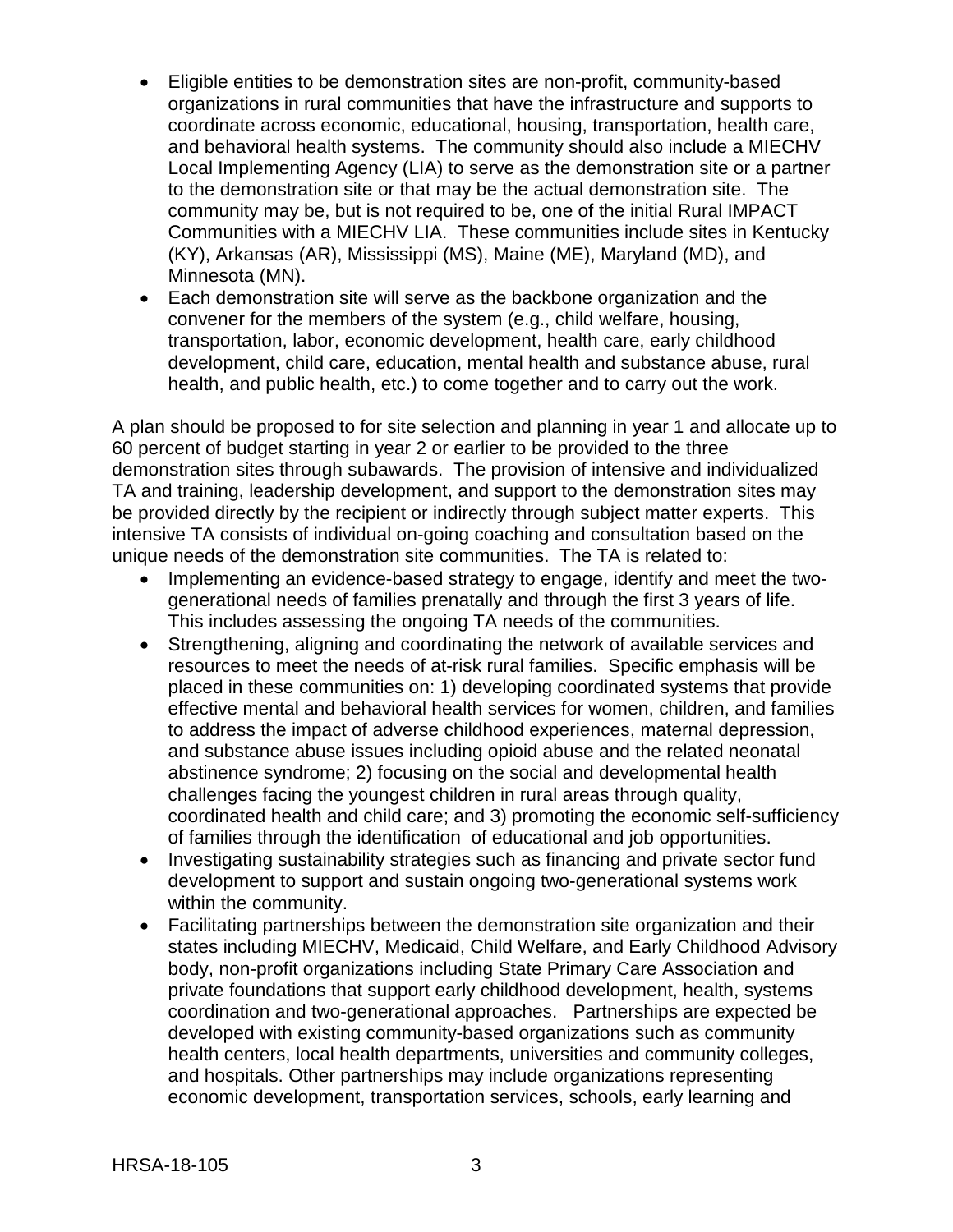development programs, child care centers, child welfare, family support, health and mental health providers, and social services among others.

• Providing TA on data integration, collection and reporting. This includes assisting sites to adopt common outcome measures and develop data collection plans that demonstrate the impact of two-generational efforts. Identifying and finalizing common outcomes measures and providing consultation to sites on these measures. Review from HRSA's project officer and research and evaluation staff will occur to ensure alignment of measures with proposed activities.

Examples of activities that meet the purpose and goals of the program are described below.

# *Provide Universal TA to Additional HRSA-Funded Programs through Identification and Dissemination of Resources*

To accomplish this, the recipient's work plan may include:

- a. Development of a publicly available web-based clearinghouse of existing tools, funding opportunities, TA and training resources, research, and subject matter expertise to support rural communities in two-generational systems building. This includes the identification of universal strategies that have been successful within rural communities.
- b. Dissemination of this information to rural communities supported by the MIECHV and ECCS-I Programs.
- c. As part of this activity, coordination with HRSA-funded TA resources such as the Home Visiting Improvement Action Center (HV ImpACT),<sup>[7](#page-7-0)</sup> the Home Visiting Collaborative Improvement and Innovation Network (CoIIN), and the ECCS Impact CoIIN.<sup>[8](#page-7-1)</sup> This coordination will leverage subject matter expertise, infrastructure to reach MIECHV and ECCS communities and best practices in communities to deliver TA.

# *Steering Committee*

• A strategy to convene a steering committee to identify and strategize how to address the challenges faced in rural communities, which may include representatives from various sectors such as child welfare, housing, transportation, labor, intimate partner violence, economic development, health care, mental health and substance abuse, education, early childhood, child care, rural health, faith-based organizations, family support, and public health among others.

# *Establish Partnerships*

- Involvement of national organizations and/or subject matter experts in key program areas such as child welfare, housing, transportation, labor, intimate partner violence, economic development, health care, mental health and substance abuse, education, early childhood, child care, rural health, faith-based organizations, family support, and public health among others.
- Provide needed TA and training to the communities involved.

<span id="page-7-1"></span><span id="page-7-0"></span> $\overline{a}$ <sup>7</sup> <https://mchb.hrsa.gov/maternal-child-health-initiatives/home-visiting/home-visiting-program-technical-assistance> <sup>8</sup> <https://mchb.hrsa.gov/maternal-child-health-initiatives/collaborative-improvement-innovation-networks-coiins>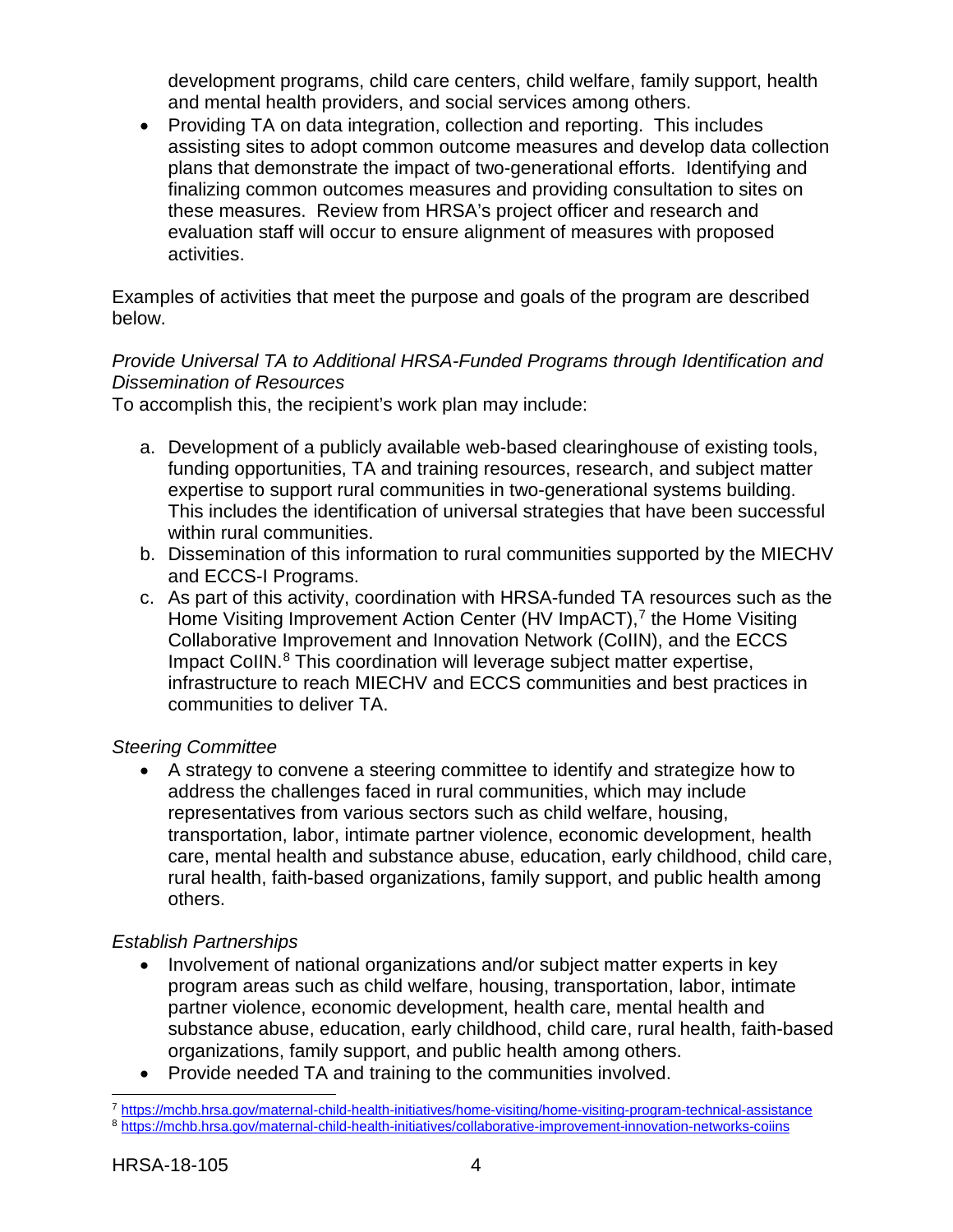#### *Implement Quality Improvement*

- a. Mechanisms to develop intensive TA to demonstration sites and universal TA to the MIECHV and ECCS Programs. These plans will build upon the lessons learned and engagement of the initial Rural IMPACT sites and the infrastructure of MIECHV and ECCS program including TA providers.
- b. A plan to assess the impact of the training and TA provided to the demonstration sites and the MIECHV and ECCS programs. This plan may include implementing an ongoing quality improvement strategy to measure and improve the implementation and impact of activities within the targeted communities and to improve the reach and impact of the universal TA. The recipient will continually assess the impact of the TA and training and address any identified gaps. The TA and training plan should be continually updated based on the changing and evolving needs of the rural communities being served. This plan will guide the strategies implemented throughout the 5 years of the program.

### <span id="page-8-0"></span>**2. Background**

This program is authorized by the Social Security Act, Title V, § 501(a)(2) (42 U.S.C. § 701(a)(2)), as amended.

Families in low income, rural communities face disproportionate challenges in achieving healthy growth and development of their young children and achieving economic selfsufficiency. There are many factors at play that challenge rural families including geographic isolation, lower socio-economic status, low educational attainment, higher rates of health risk behaviors, and limited job opportunities; access to quality clinical care and key services including quality early learning and care and family support services.<sup>[9](#page-8-1)</sup> Chronic health conditions and mental health and substance abuse issues exacerbate the challenges faced by families within rural communities.

About one-fourth (23.5 percent) of children in rural (nonmetropolitan) areas were poor in 2016, Child poverty often has an impact that carries throughout a lifetime, particularly if the child lived in poverty at an early age. At 26.6 percent, nonmetro areas not only had a higher poverty rate among young children (below 6 years old) than did metro areas (at 20.4 percent) in 2016, but nonmetro child poverty was also disproportionately "deep."[10](#page-8-2)

Children living in rural communities are more likely to experience adverse health and developmental outcomes associated with their environment, socioeconomic status, family and community health behaviors such as smoking, poor nutrition, and substance abuse, geographic isolation, and lack of access to quality child care as well as health and mental health care.*[11](#page-8-3)*,[12](#page-8-4) Early childhood is a critical period for physical, cognitive

<span id="page-8-1"></span> $\overline{a}$ <sup>9</sup> Singh, G. K., and M. Siahpush. "Widening Rural-Urban Disparities in Life Expectancy, U.S., 1969-2009." Am J Prev Med 46.2 (2014)

<span id="page-8-2"></span><sup>10</sup> <https://www.ers.usda.gov/topics/rural-economy-population/rural-poverty-well-being/child-poverty.aspx>

<span id="page-8-3"></span><sup>11</sup> *Child Poverty Higher and More Persistent in Rural America,* February 23, 2016, <https://carsey.unh.edu/publication/rural-child-poverty-higher>

<span id="page-8-4"></span><sup>12</sup> Health Resources and Services Administration. *Child Poverty in Rural America Policy Brief*, December 2015.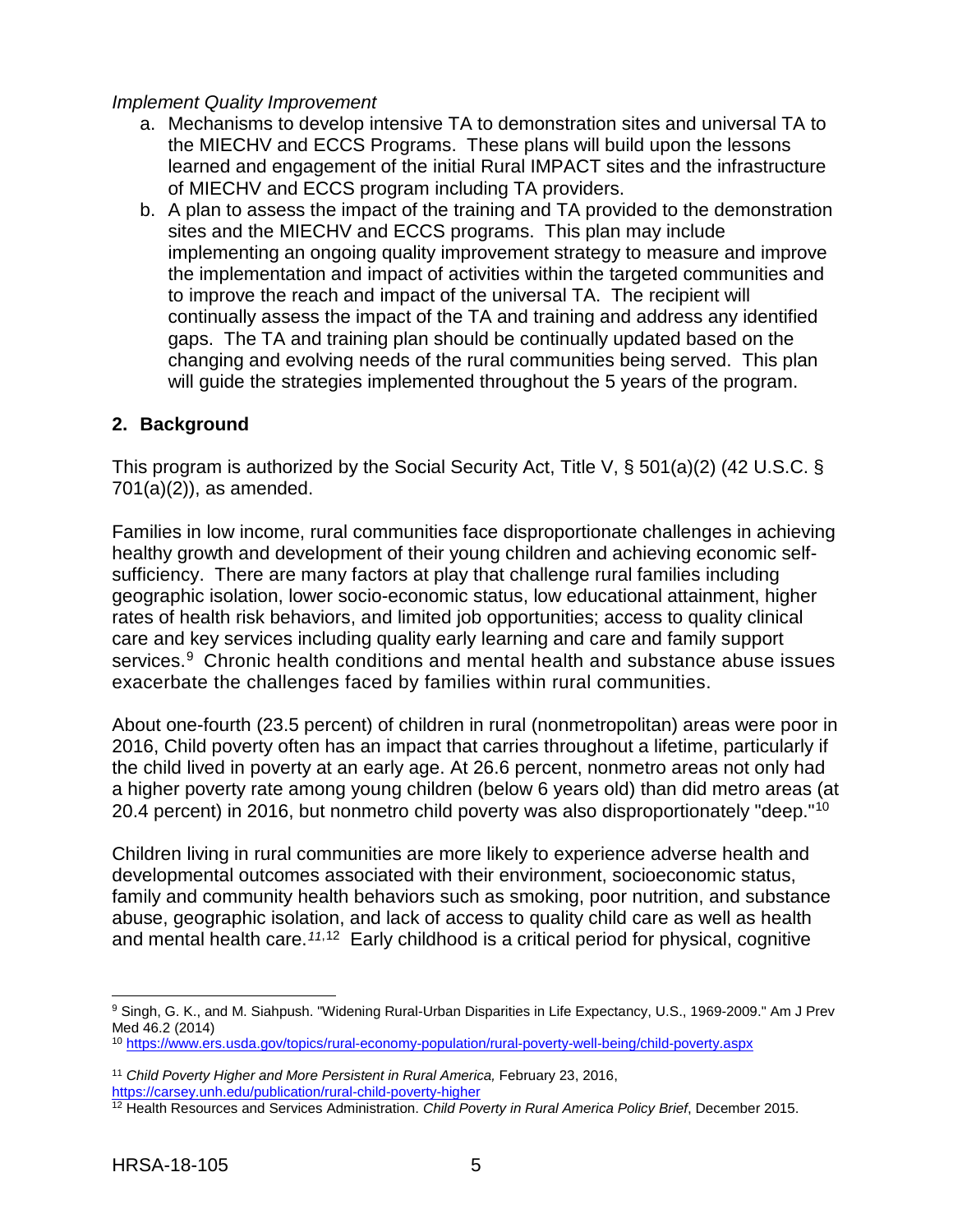and social-emotional growth and development, and creates the foundation for healthy development, academic success and well-being well into adolescence and adulthood.

Childhood trauma is common; 45 percent of children in the United States have experienced at least one adverse childhood experience.<sup>[13](#page-9-0)</sup> The impact of this trauma affects individuals over a lifetime and societies over generations. There is also powerful evidence showing a strong correlation between opioid abuse and traumatic experiences, particularly early childhood adversity. Among those who misuse opioids, the individuals most likely to experience problems with addiction are those who suffered multiple adverse childhood experiences. Adverse childhood experiences are strongly related to development and prevalence of a wide range of health problems, including substance abuse, throughout the lifespan.<sup>[14](#page-9-1)</sup>

There is strong support for a "two-generation" approach that creates opportunities for and addresses the needs of economically disadvantaged children and their parents simultaneously. In communities where resources are limited and there is a lack of reliable transportation to connect to employment and other critical supports, the twogenerational approach is a leading strategy to break the cycle of poverty. A holisticfamily approach acknowledges the importance of the family in shaping health and developmental outcomes for children.<sup>[15](#page-9-2)</sup> Research has shown that the well-being of parents greatly impacts the development of their children and is a crucial ingredient in children's social-emotional, physical, and economic well-being. At the same time, the emotional and behavioral needs of at-risk infants, toddlers, and preschoolers are best met through coordinated services that focus on relationships, especially with parents and other caregivers.

A wide array of evidence-based interventions that promote early literacy, social emotional development, responsive relationships, school readiness, economic selfsufficiency, parent well-being and life skill development exist. When implemented, they yield long-term economic and health benefits. By sharing the lessons learned and coordinating TA resources, HRSA can leverage the impact of all of these programs on rural communities. By applying evidence-based, outcomes oriented approaches through TA and training, this program aims to improve community capacities to build a sustainable two-generational approach.<sup>[16](#page-9-3)</sup>

HRSA supports two-generational programs including MIECHV, ECCS-I and the initial phase of the Rural IMPACT program, and will use these programs to build the Rural Health IMPACT program.

• MIECHV was created to support voluntary, evidence-based home visiting services for at-risk pregnant women and parents with young children up to kindergarten entry. A strong two-generational approach with focus on the healthy development and well-being of both parents and their young children, home visiting helps prevent child abuse and neglect, supports positive parenting,

 $\overline{a}$ 

<span id="page-9-1"></span><span id="page-9-0"></span><sup>13</sup> <https://www.childtrends.org/publications/prevalence-adverse-childhood-experiences-nationally-state-race-ethnicity/> <sup>14</sup> The Role of Adverse Childhood Experiences in Substance Abuse and Related Behavioral Health Problems <https://www.samhsa.gov/capt/sites/default/files/resources/aces-behavioral-health-problems.pdf>

<span id="page-9-2"></span><sup>&</sup>lt;sup>15</sup> Chang, T. et. al. (2016). Breaking the Intergenerational Cycle of Disadvantage: The Three Generation Approach. American Academy of Pediatrics Poverty and Health Disparities. Available at

<span id="page-9-3"></span>[http://pediatrics.aappublications.org/content/early/2016/05/05/peds.2015-2467.](http://pediatrics.aappublications.org/content/early/2016/05/05/peds.2015-2467) (Accessed August 30, 2017). <sup>16</sup> [http://ectacenter.org/~pdfs/pubs/tamodel.pdf,](http://ectacenter.org/%7Epdfs/pubs/tamodel.pdf)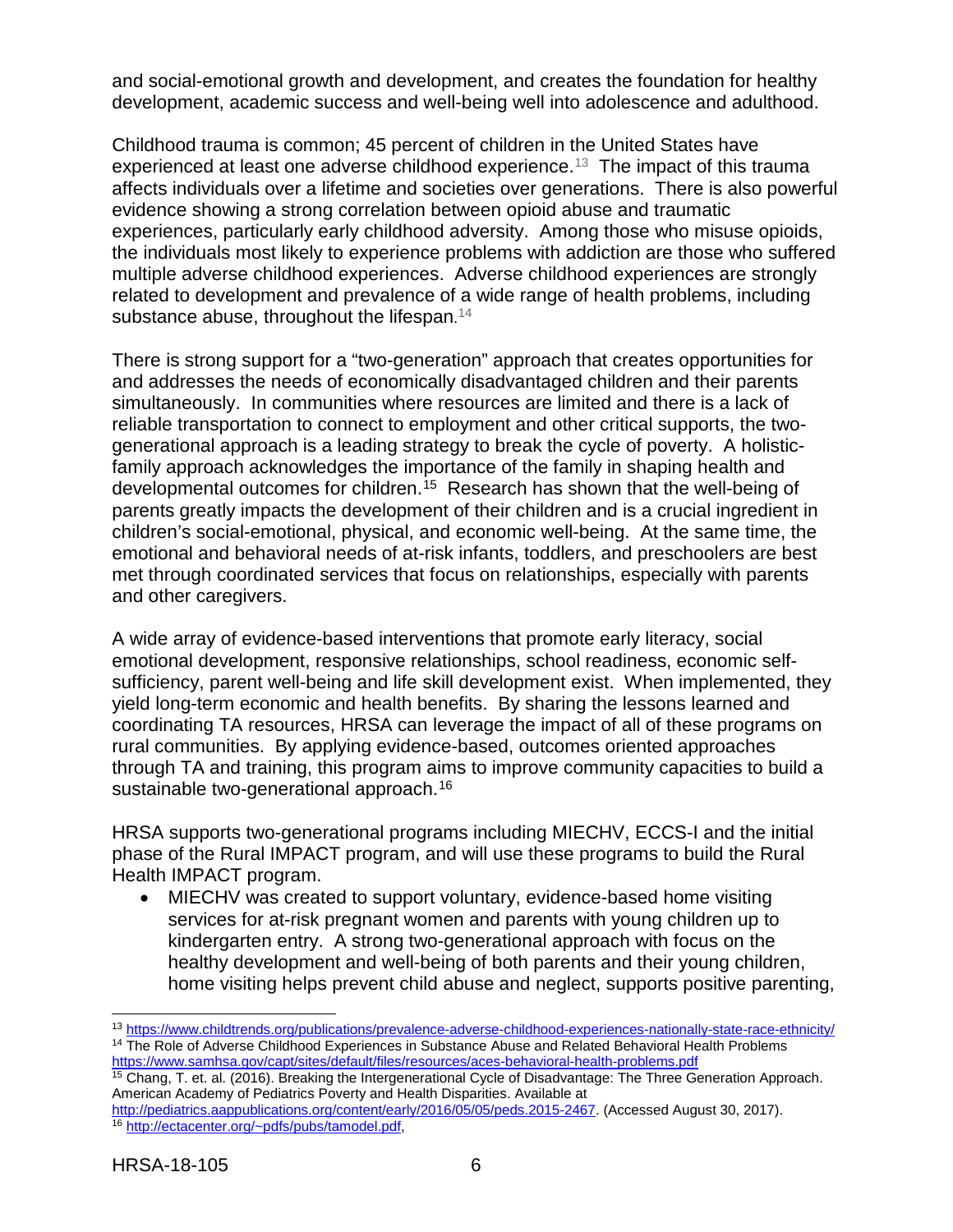improves maternal and child health, and promotes child development and school readiness. The Program's performance measures reflect its two-generational focus, including indicators and outcomes to measure progress of parents/caregivers as well as their young children. Fifty percent of the 893 counties served by the MIECHV Program are rural. <https://mchb.hrsa.gov/maternal-child-health-initiatives/home-visiting-overview>

- The ECCS-I Grant program works to enhance early childhood systems building and demonstrate improved outcomes in population-based children's developmental health and family well-being indicators within twelve states. Additionally, these grants develop collective impact expertise, and implement and sustain efforts at the state, county and community levels. The program's primary aim is for participating communities to show a 25 percent increase in ageappropriate developmental skills among their communities' 3-year-old children, while also developing two-generational approaches to drive integration of early childhood services. <https://mchb.hrsa.gov/earlychildhoodcomprehensivesystems>
- Rural Integration Models for Parents and Children to Thrive, or Rural IMPACT, was a 3-year model demonstration project implemented in 2015 to provide leadership and community-level resources to develop two-generation approaches to address rural poverty. The Rural IMPACT project which will end in June 2018 provided technical assistance to 10 rural communities to adopt a two-generational approach to address the needs of both at-risk children and their parents, with the goal of increasing parents' employment and education and improving the health and well-being of their children and families. The Rural Health IMPACT project will build off the lessons learned from the previous project, including a dedicated funding stream and staff to support the work; assisting communities to leverage funding; a range of partners who must be at the table; involvement of families from the start; local leadership; and a federal role to facilitate planning and implementation.

# <span id="page-10-0"></span>**II. Award Information**

# <span id="page-10-1"></span>**1. Type of Application and Award**

Type(s) of applications sought: New

HRSA will provide funding in the form of a cooperative agreement. A cooperative agreement is a financial assistance mechanism where substantial involvement will occur between HRSA and the recipient during performance of the contemplated project.

#### **HRSA Program involvement will include, but is not limited to**:

- Having experienced HRSA personnel available as participants in the planning and development of all phases of the project;
- Participating, as appropriate, in conference calls, meetings and TA/team sessions that are conducted during the period of the cooperative agreement;
- Coordinating the partnership and communication with other federal entities;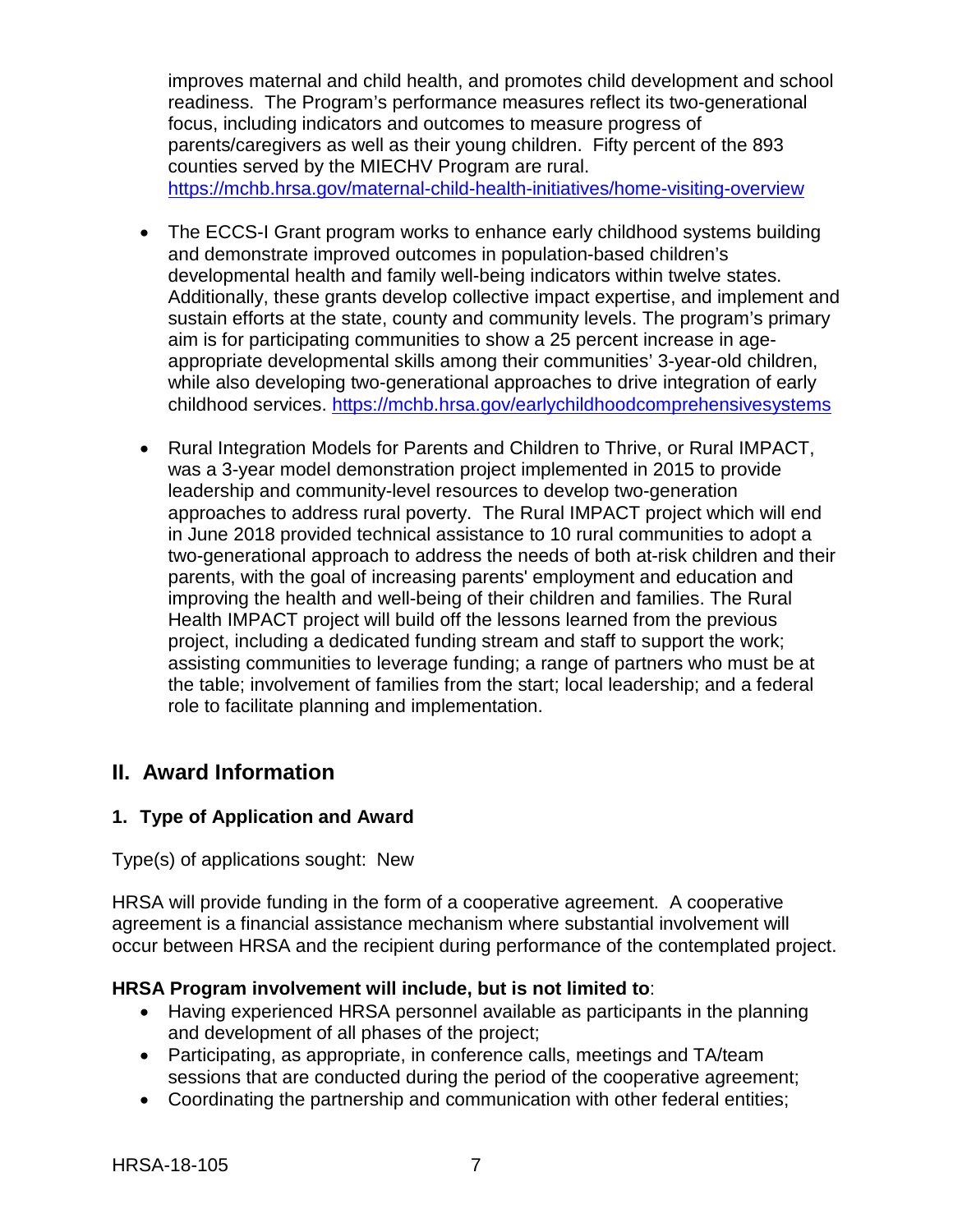- Ongoing review of recipient established and implemented activities, , measures, and tools that the recipients uses for carrying out activities that meet the purpose and goals of the program of the cooperative agreement;
- Establishing federal interagency partnerships, collaboration, and cooperation that may be necessary to conduct the project;
- Having HRSA staff available to support the efforts of the targeted communication and support to national partnership organizations in achieving their goals;
- Reviewing and providing input on written documents, including information and materials for the activities conducted through the cooperative agreement, prior to submission for publication or public dissemination; and
- Participating with the award recipient in the dissemination of project findings, best practices, and lessons learned from the project.

# **The cooperative agreement recipient's responsibilities will include:**

- Completing activities proposed in response to the Program Activities section of this notice of funding opportunity;
- Modifying and/or developing TA activities in support of the MIECHV, ECCS-I, and initial Rural IMPACT communities;
- Informing the federal project officer of any publications, audiovisuals, and other materials produced prior to distribution under the auspices of the cooperative agreement;
- Participating in face-to-face meetings and conference calls with HRSA conducted during the period of the cooperative agreement;
- Collaborating with HRSA on ongoing review of activities, procedures and budget items, information/publications prior to dissemination;
- Developing and maintaining a public web-based clearinghouse with access to all tools and resources;
- Providing leadership in data collection and analysis; and
- Convening and leading meetings during the project period for the participating teams.

# <span id="page-11-0"></span>**2. Summary of Funding**

HRSA expects approximately \$600,000 to be available annually to fund one recipient. You may apply for a ceiling amount of up to \$600,000 total cost (includes both direct and indirect, facilities and administrative costs) per year. The actual amount available will not be determined until enactment of the final FY 2018 federal appropriation. This program notice is subject to the appropriation of funds, and is a contingency action taken to ensure that, should funds become available for this purpose, HRSA can process applications and award funds in a timely manner. The period of performance is September 1, 2018 through August 31, 2023.

Funding beyond the first year is dependent on the availability of appropriated funds for the program in subsequent fiscal years, satisfactory recipient performance, and a decision that continued funding is in the best interest of the Federal Government.

All HRSA awards are subject to the Uniform Administrative Requirements, Cost Principles and Audit Requirements at [45 CFR part 75.](http://www.ecfr.gov/cgi-bin/retrieveECFR?gp=1&SID=4d52364ec83fab994c665943dadf9cf7&ty=HTML&h=L&r=PART&n=pt45.1.75)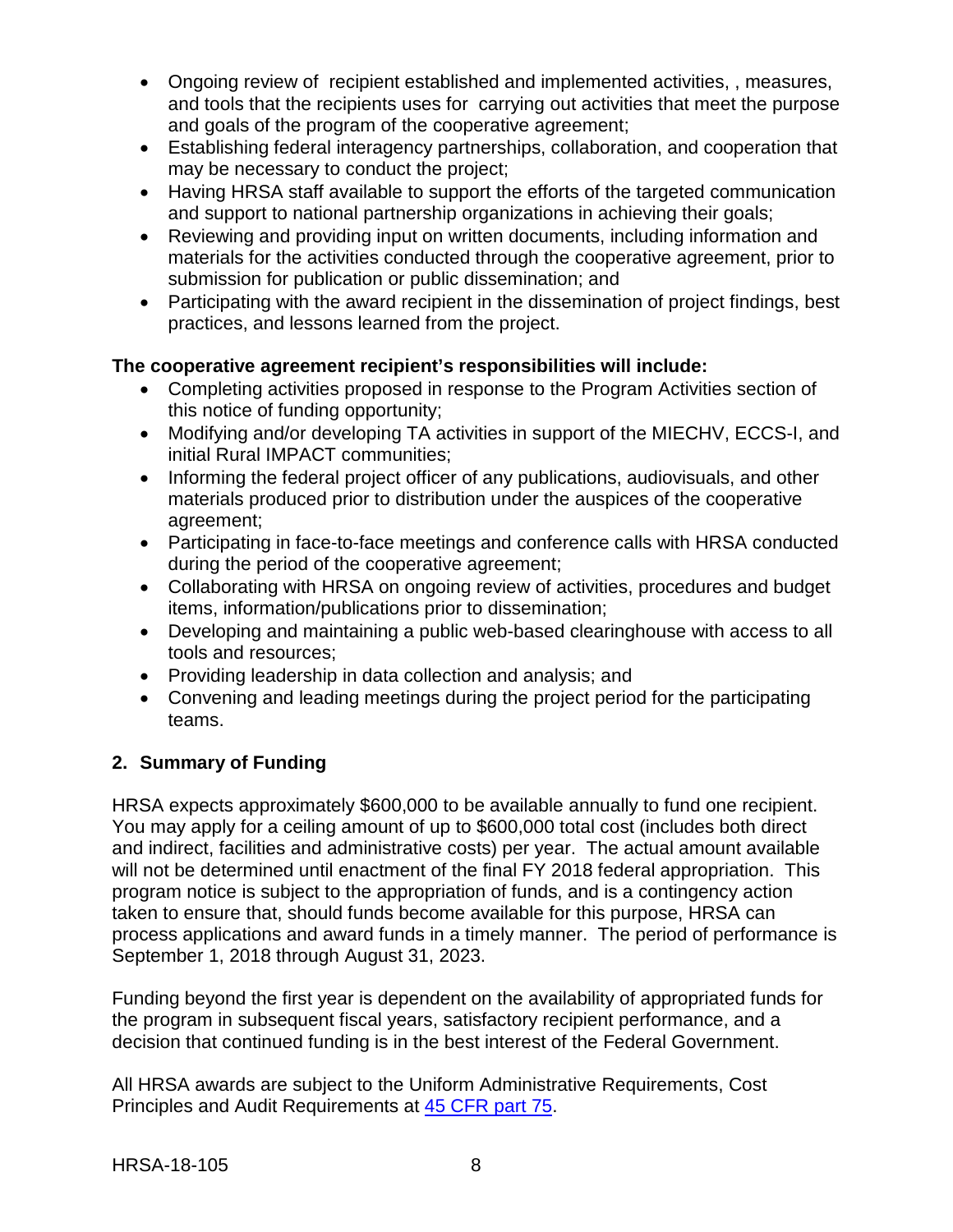# <span id="page-12-1"></span>**III. Eligibility Information**

# <span id="page-12-0"></span>**1. Eligible Applicants**

Any domestic public or private entity, including an Indian tribe or tribal organization (as those terms are defined at 25 U.S.C. 450b) is eligible to apply. See Per 42 CFR § 51a.3(a). Domestic faith-based and community-based organizations are also eligible to apply.

# <span id="page-12-2"></span>**2. Cost Sharing/Matching**

Cost sharing/matching is not required for this program.

# <span id="page-12-3"></span>**3. Other**

HRSA will consider any application that exceeds the ceiling amount non-responsive and will not consider it for funding under this notice.

HRSA will consider any any application that fails to satisfy the deadline requirements referenced in *Section IV.4* non-responsive and will not consider it for funding under this notice.

NOTE: Multiple applications from an organization are not allowable.

If for any reason (including submitting to the wrong funding opportunity number or making corrections/updates) an application is submitted more than once prior to the application due date, HRSA will only accept your **last** validated electronic submission, under the correct funding opportunity number, prior to the Grants.gov application due date as the final and only acceptable application.

# <span id="page-12-4"></span>**IV. Application and Submission Information**

# <span id="page-12-5"></span>**1. Address to Request Application Package**

HRSA *requires* you to apply electronically. HRSA encourages you to apply through [Grants.gov](https://www.grants.gov/) using the SF-424 workspace application package associated with this NOFO following the directions provided at [http://www.grants.gov/applicants/apply-for](http://www.grants.gov/applicants/apply-for-grants.html)[grants.html.](http://www.grants.gov/applicants/apply-for-grants.html)

HRSA recommends that you supply an email address to Grants.gov on the grant opportunity synopsis page when accessing this notice of funding opportunity (NOFO) (also known as "Instructions" on Grants.gov) or workspace application package. This allows Grants.gov to email organizations in the event HRSA changes and/or republishes the NOFO on Grants.gov before its closing date. Responding to an earlier version of a modified notice may result in a less competitive or ineligible application.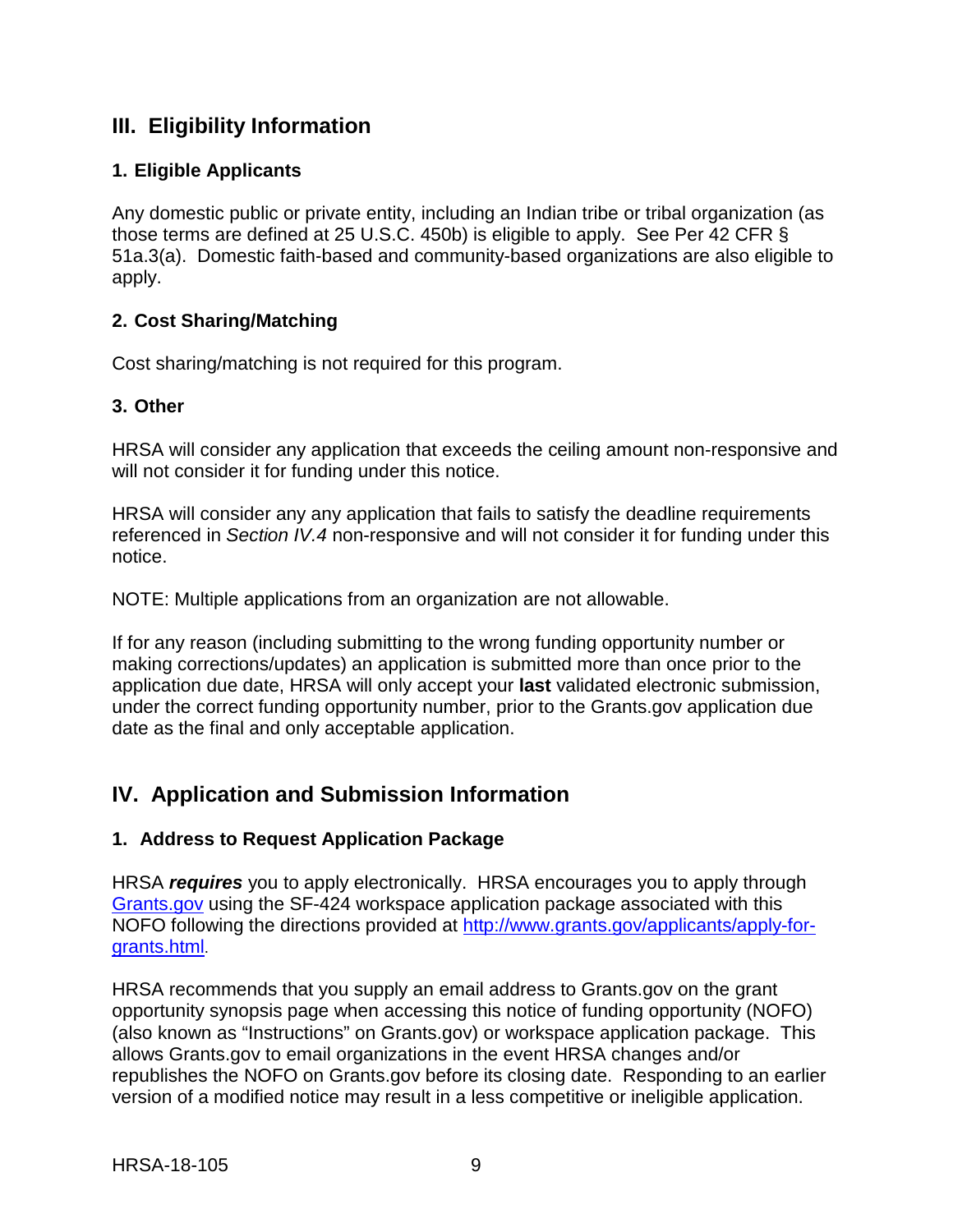*Please note you are ultimately responsible for reviewing the [For Applicants](https://www.grants.gov/web/grants/applicants.html) page for all information relevant to desired opportunities.*

# <span id="page-13-0"></span>**2. Content and Form of Application Submission**

Section 4 of HRSA's *SF-424 [Application Guide](http://www.hrsa.gov/grants/apply/applicationguide/sf424guide.pdf)* provides instructions for the budget, budget narrative, staffing plan and personnel requirements, assurances, certifications, and abstract. You must submit the information outlined in the Application Guide in addition to the program-specific information below. You are responsible for reading and complying with the instructions included in HRSA's *SF-424 [Application Guide](http://www.hrsa.gov/grants/apply/applicationguide/sf424guide.pdf)* except where instructed in the NOFO to do otherwise. You must submit the application in the English language and in the terms of U.S. dollars (45 CFR § 75.111(a)).

See Section 8.5 of the *Application Guide* for the Application Completeness Checklist.

# **Application Page Limit**

The total size of all uploaded files may not exceed the equivalent of **80 pages**. Page limit should not exceed 80 pages when printed by HRSA. The page limit includes the abstract, project and budget narratives, attachments, and letters of commitment and support required in the *Application Guide* and this NOFO. Standard OMB-approved forms that are included in the workspace application package do not count in the page limitation. Indirect Cost Rate Agreement and proof of non-profit status (if applicable) do not count in the page limit. **We strongly urge you to take appropriate measures to ensure your application does not exceed the specified page limit.**

**Applications must be complete, within the specified page limit, and validated by Grants.gov under the correct funding opportunity number prior to the deadline to be considered under this notice.**

#### **Debarment, Suspension, Ineligibility, and Voluntary Exclusion Certification**

- 1) The prospective recipient certifies, by submission of this proposal, that neither it nor its principals is presently debarred, suspended, proposed for debarment, declared ineligible, or voluntarily excluded from participation in this transaction by any federal department or agency.
- 2) Failure to make required disclosures can result in any of the remedies described in 45 CFR § 75.371, including suspension or debarment. (See also 2 CFR parts 180 and 376, and 31 U.S.C. 3321).
- 3) Where the prospective recipient is unable to attest to the statements in this certification, an explanation shall be included in Attachment 7: Other Relevant Documents.

See Section 4.1 viii of HRSA's *SF-424 [Application Guide](http://www.hrsa.gov/grants/apply/applicationguide/sf424guide.pdf)* for additional information on all certifications.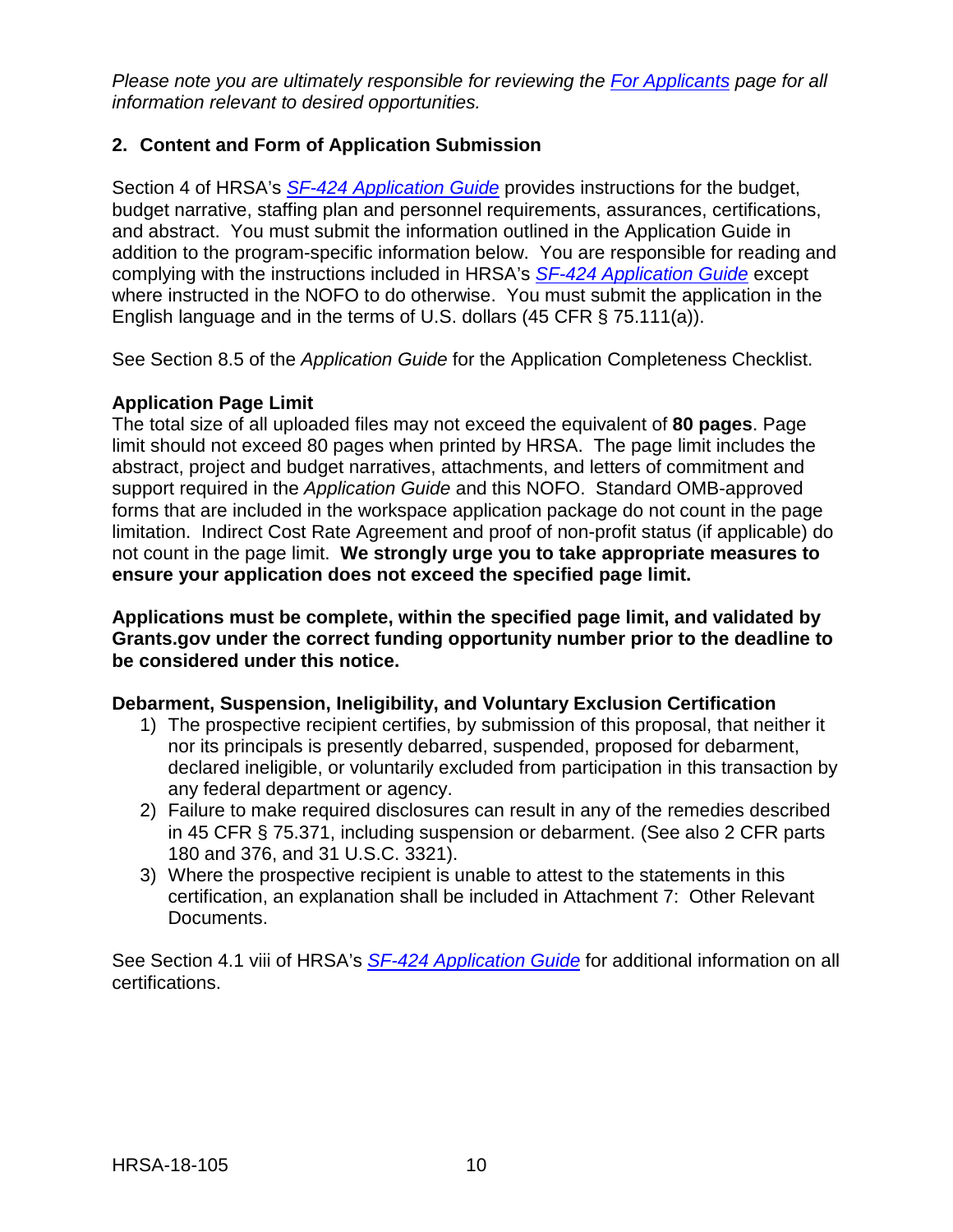#### **Program-Specific Instructions**

In addition to application requirements and instructions in Section 4 of HRSA's *[SF-424](http://www.hrsa.gov/grants/apply/applicationguide/sf424guide.pdf) [Application Guide](http://www.hrsa.gov/grants/apply/applicationguide/sf424guide.pdf)* (including the budget, budget narrative, staffing plan and personnel requirements, assurances, certifications, and abstract), include the following:

# <span id="page-14-0"></span>*i. Project Abstract*

See Section 4.1.ix of HRSA's *SF-424 [Application Guide.](http://www.hrsa.gov/grants/apply/applicationguide/sf424guide.pdf)*

# <span id="page-14-1"></span>*ii. Project Narrative*

This section provides a comprehensive framework and description of all aspects of the proposed project. It should be succinct, self-explanatory and well organized so that reviewers can understand the proposed project.

Successful applications will contain the information below. Please use the following section headers for the narrative:

- *INTRODUCTION -- Corresponds to Section V's Review Criterion 1 Need* Briefly describe the purpose of the proposed project. Highlight the overarching problem to be addressed and the contributing factors. Specifically, you should highlight information related to your understanding of early childhood development, rural health, and evidence-based, two-generational approaches.
- *NEEDS ASSESSMENT -- Corresponds to Section V's Review Criterion #1 Need* This section will help reviewers understand the health and social needs of rural children and their families. Describe the target population and its unmet health needs, and include social determinants of health and health disparities affecting the population served. Whenever possible, use and cite the most recent demographic data to support the information provided. Discuss any relevant barriers that the project hopes to overcome, and outline plans to address the barriers identified.
- *METHODOLOGY -- Corresponds to Section V's Review Criteria #2 Response and #4 Impact*

#### *Lessons Learned from the Initial Rural IMPACT Program*

- Describe how your proposed plan will build off of and address the lessons learned from the initial Rural IMPACT Project shared in program activities section and how you will engage the prior Rural IMPACT communities as resources in your TA plan.
- Describe the plan for assisting communities in developing sustainability strategies and leverage funding to sustain the two-generational investment and assess and improve on any identified gaps.

#### *Demonstration Sites*

• Describe the process to identify the three Rural Heatlh IMPACT demonstration sites. Include how you will identify that the sites are ready to carry out two-generational approaches. Eligible entities to be demonstration sites are non-profit, community-based organizations in rural communities that have the infrastructure and supports to coordinate across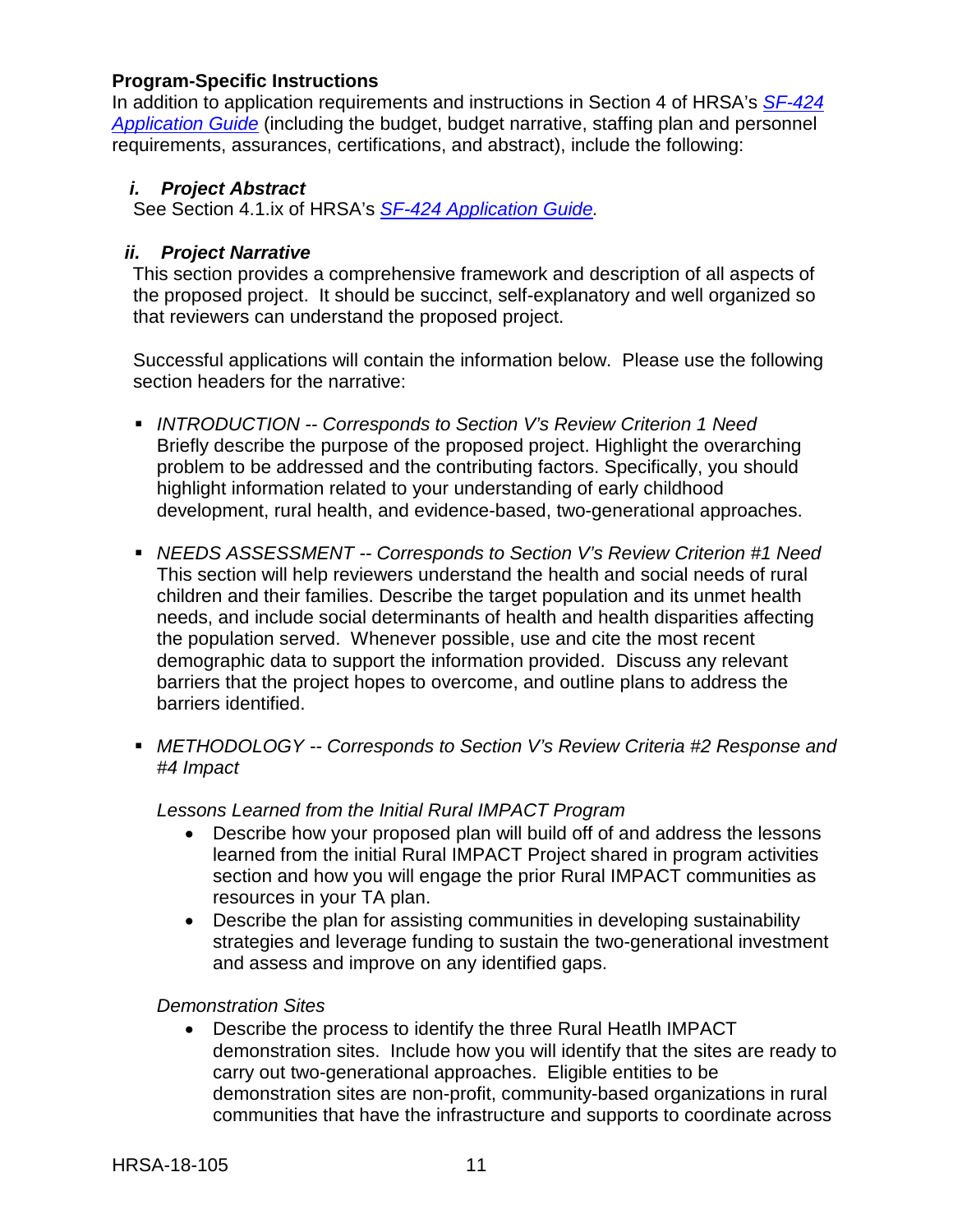economic, educational, housing, transportation, health care, and behavioral health systems. The community should also include a MIECHV LIA to serve as the demonstration site or a partner to the demonstration site. The community may be, but is not required to be, one of the initial Rural IMPACT Communities with a MIECHV LIA. These communities include sites in KY, AR, MS, ME, MD, and MN. Describe plans to provide up to 60 percent of funds to the identified demonstration site organizations starting in year 2 with flexibility for site selection, planning, and funding for start-up in the first year

- Describe your organizational process for the management of any subawards you will issue under the cooperative agreement. Include a description of your subaward process from initiation to approval, your timeline for procurements, and communication.
- Describe the methodology for oversight and monitoring sub-recipient progress, performance, and activities being completed in a timely manner, including the expected process for collecting, analyzing and reporting performance data.

Describe how you will provide intensive TA and training, including individual and ongoing coaching and consultation based on the unique needs of the demonstration sites. The goal of the intensive TA is to:

- Implement an evidence-based, universal strategy to engage, identify and meet the two-generational needs of families prenatally and through the first 3 years of life.
- Strengthen, align and coordinate the network of available services and resources to meet the needs of at-risk rural families.
- Participate in state and local policy discussions, and investigate financing strategies and private sector fund development to support and sustain ongoing two-generational systems work within the community.
- Facilitate partnerships between the demonstration site organization and their states, non-profits and private foundations that support early childhood development, systems coordination and two-generational approaches. Partnerships are expected be developed with existing community-based organizations such as primary care associations, community health centers, local health departments, universities and community colleges, and hospitals. Other partnerships may include organizations representing child welfare, housing, transportation, labor, intimate partner violence, economic development, health care, mental health and substance abuse, education, early childhood, child care, rural health, faith-based organizations, family support, and public health among others. The development of these partnerships will help with sustainability of the activities once the project ends.
- Engage in data integration, collection, cleaning, analysis and reporting. This includes assisting sites with the specification and adoption of common process and outcome measures, and family and systems measures related to the following content areas:
	- o Access to primary care and mental health services.
	- o Developmental screening
	- o Maternal depression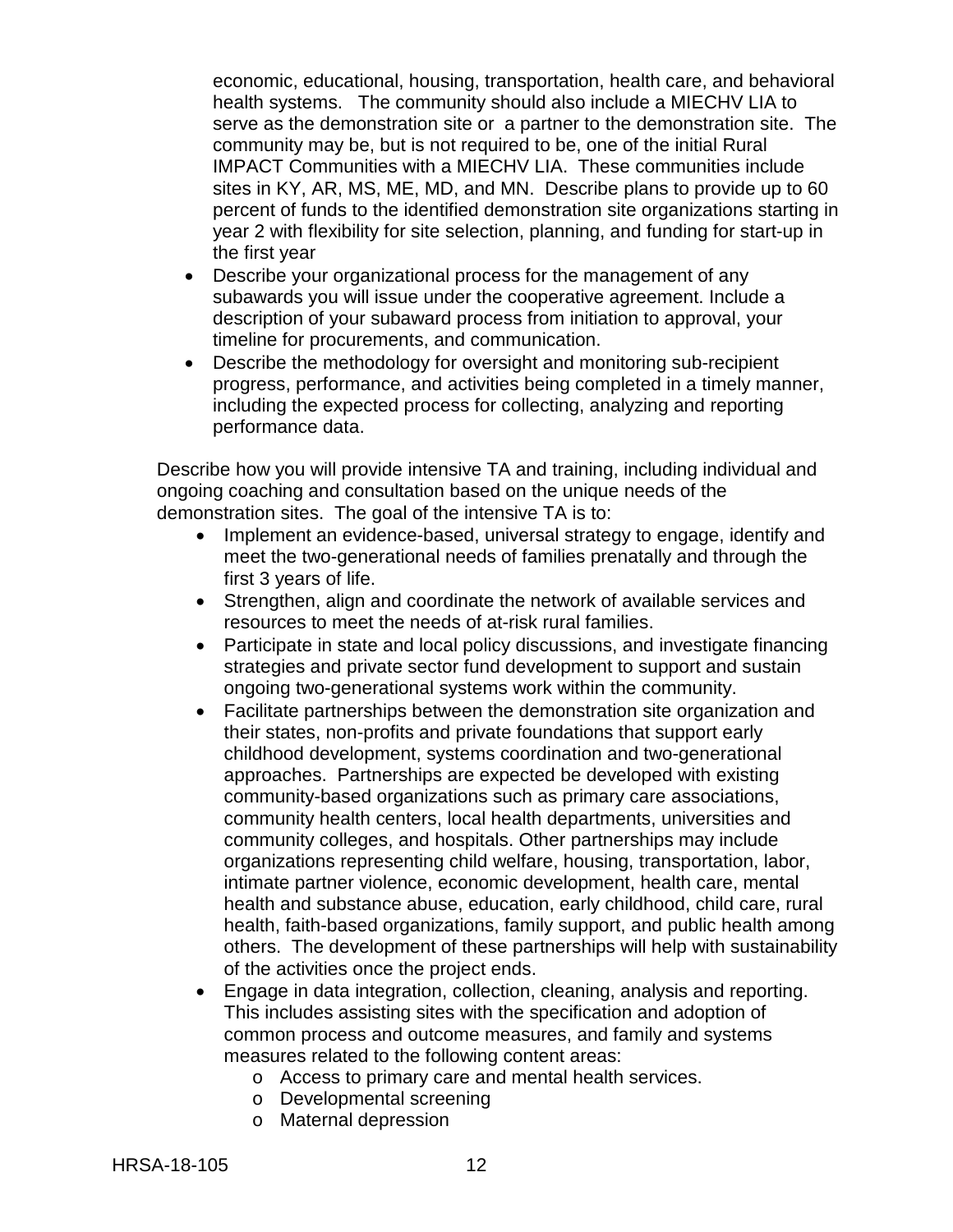- o Substance abuse
- o Access to comprehensive services such as transportation, early learning and development and family support programs
- o Education and/or job opportunities.
- Develop data collection plans that demonstrate the impact of twogenerational efforts.

#### *Provide Universal TA to Additional HRSA Programs through Identification and Dissemination of Resources*

- Describe the plan to develop a publicly available web-based clearinghouse of existing tools, TA and training resources, research, and subject matter expertise to support rural communities in two-generational systems building.
- Describe the plan to identify and disseminate successful strategies and other resources to the MIECHV and ECCS-I Programs, which focus on twogenerational approaches.
- Describe how you will leverage the subject matter expertise and coordinate activities within HRSA-funded TA resources of the MIECHV and ECCS-I Programs.

# *Convene a Steering Committee*

- Describe the plan to convene a steering committee to identify and strategize how to address the challenges faced in rural communities. Identify the organizations to be included and the rationale for their inclusion. Include information on the virtual convening and the in-person meeting.
- Describe the role of the steering committee to develop recommendations for rural impact spread, scale, and sustainability.

# *Establish Partnerships*

• Describe the plan to develop partnerships with national organizations and/or subject matter experts in key program areas such as child welfare, housing, transportation, labor, intimate partner violence, economic development, health care, mental health and substance abuse, education, early childhood, child care, rural health, faith-based organizations, family support, and public health among others.provide needed TA and training to the communities involved. The relationship with these organizations or subject matter experts may be formal through a contract or more informal through consultation. Include how you will identify and support these subject matter experts.

#### *Quality Improvement Strategies*

- Describe how you will develop intensive TA to meet the needs of the demonstration sites and Universal TA to the MIECHV and ECCS programs. This includes assessing the needs of the target communities. Within the plan, you should indicate the subject, type, and format of the intensive TA and training and a plan to determine the reach and impact of the universal TA to the MIECHV and ECCS program.
- Describe how you will implement an ongoing quality improvement strategy addressing the elements described in program activities.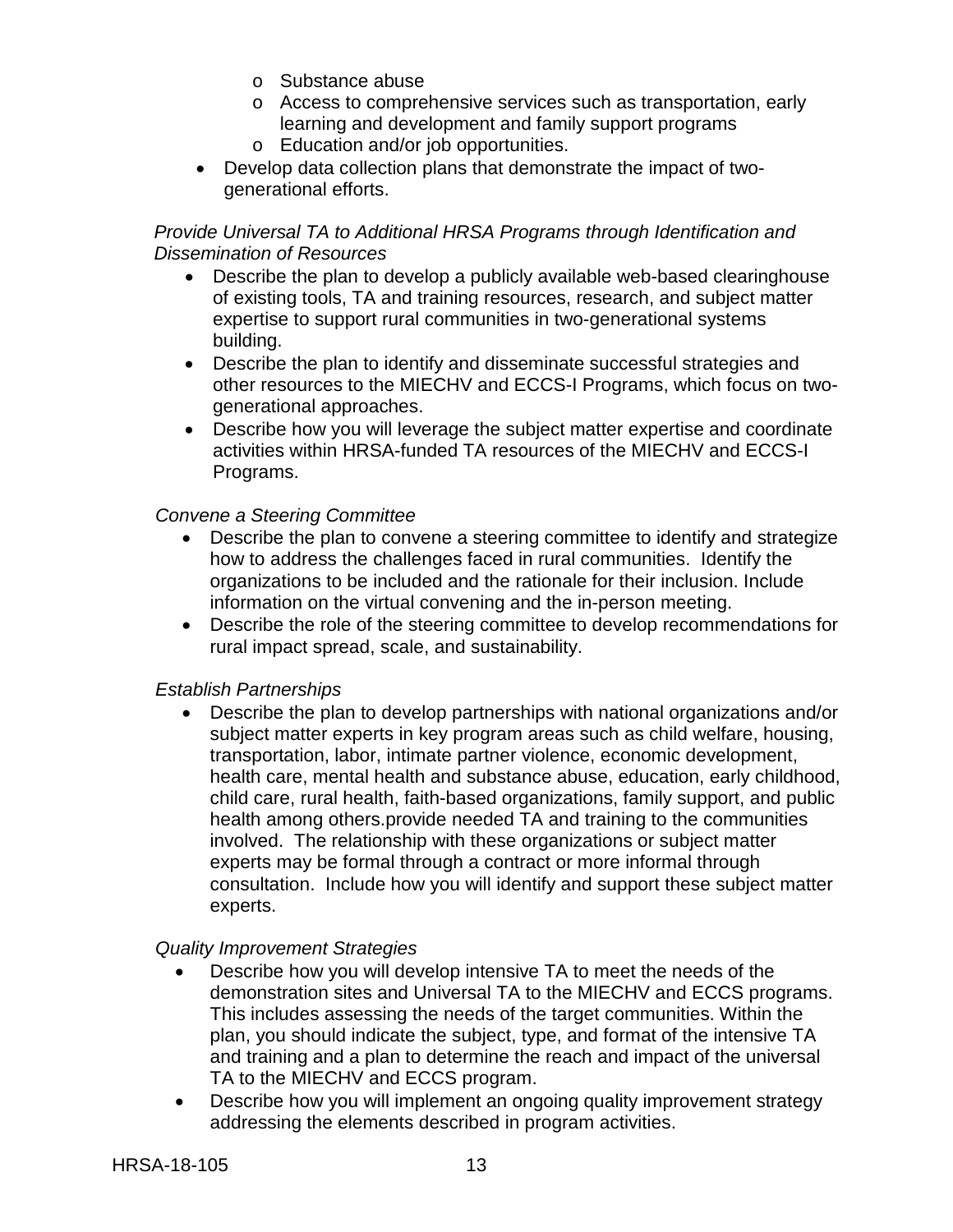#### *Other*

- Describe potential barriers that may affect the program. Discuss how you will address the barriers, including any provision of financial support to participating organizations to assist with reducing barriers.
- Propose a plan for project sustainability after the period of federal funding ends. You are expected to sustain key elements of their projects, e.g., strategies or services and interventions, which have been effective in improving practices and those that have led to improved outcomes for the target population.

*WORK PLAN -- Corresponds to Section V's Review Criterion #2 Response* Describe the activities or steps that you will use to achieve each of the objectives proposed during the entire period of performance in the Methodology section. Use a time line that includes each activity and identifies responsible staff. As appropriate, identify meaningful support and collaboration with key stakeholders in planning, designing and implementing all activities, including development of the application.

The work plan must be submitted in table format as *Attachment 1*, and include all of the information detailed in this narrative.

Submit a logic model for designing and managing the project also in *Attachment 1*. A logic model is a one-page diagram that presents the conceptual framework for a proposed project and explains the links among program elements. While there are many versions of logic models, for the purposes of this notice, the logic model should summarize the connections between the:

- Goals of the project (e.g., objectives, reasons for proposing the intervention, if applicable);
- Assumptions (e.g., beliefs about how the program will work and support resources. Base assumptions on research, best practices, and experience.);
- Inputs (e.g., organizational profile, collaborative partners, key staff, budget, other resources);
- Target population (e.g., the individuals to be served);
- Activities (e.g., approach, listing key intervention, if applicable);
- Outputs (i.e., the direct products or deliverables of program activities); and
- Outcomes (i.e., the results of a program, typically describing a change in people or systems).
- *RESOLUTION OF CHALLENGES -- Corresponds to Section V's Review Criterion #2 Response*

Discuss challenges that you are likely to encounter in designing and implementing the activities described in the work plan, and approaches that you will use to resolve such challenges.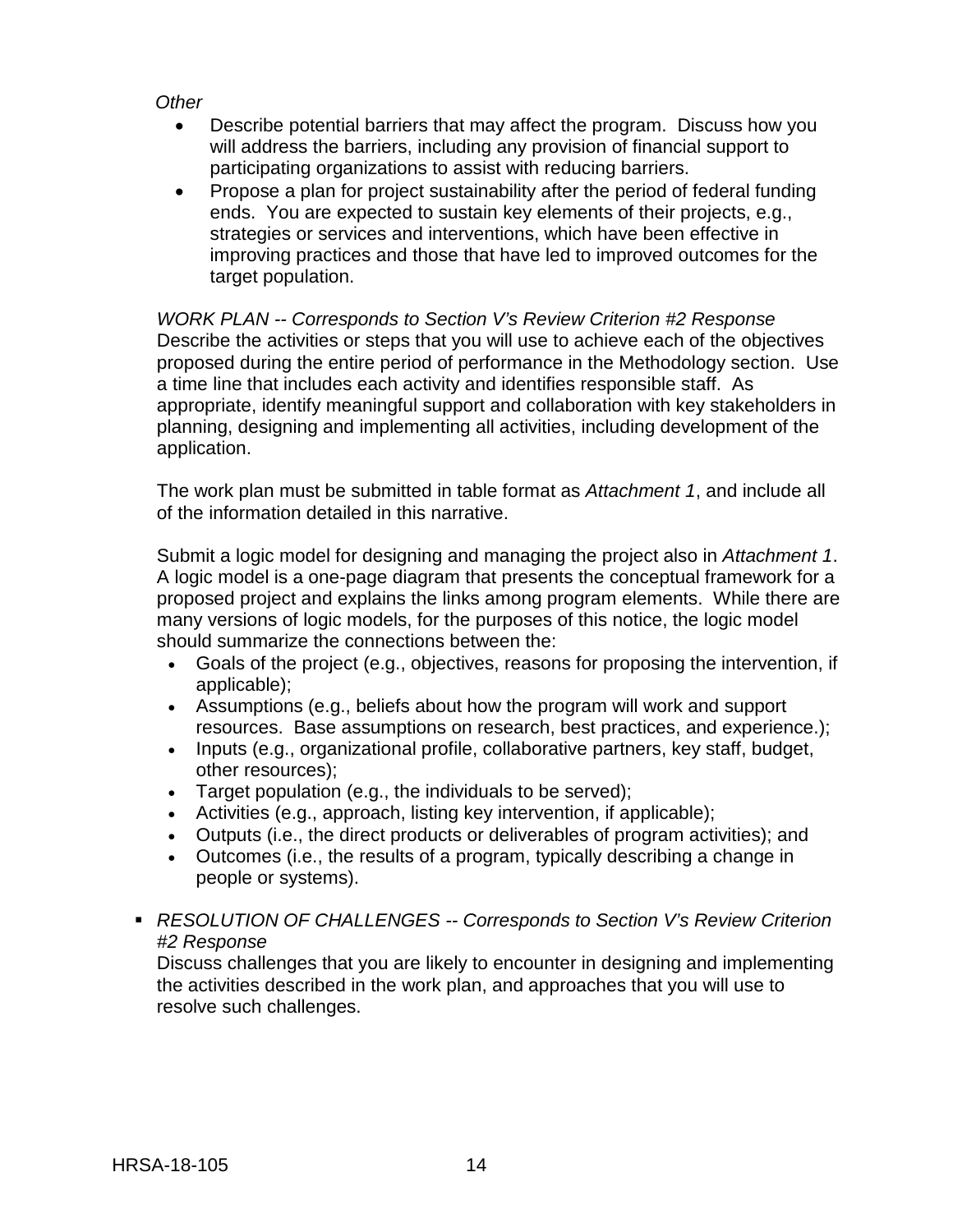- *EVALUATION AND TECHNICAL SUPPORT CAPACITY -- Corresponds to Section V's Review Criteria #3 Evaluative Measures and #4 Impact*
	- Describe the plan for the program performance evaluation that will contribute to continuous quality improvement. The program performance evaluation should monitor ongoing processes and the progress towards the goals and objectives of the project.
	- Include descriptions of the inputs (e.g., organizational profile, collaborative partners, key staff, budget, and other resources), key processes, and expected outcomes of the funded activities.
	- Describe the systems and processes that will support your organization's performance management requirements through effective tracking of performance outcomes, including a description of how the organization will collect and manage data (e.g., assigned skilled staff, data management software) in a way that allows for accurate and timely reporting of performance outcomes.
	- Describe current experience, skills, and knowledge, including individuals on staff, materials published, and previous work of a similar nature.
	- Describe the strategy to collect, analyze and track data to measure process and outcomes, and explain how the data will be used to inform program development and service delivery. Measures should be related to the following content areas:
		- o Access to primary care and mental health services
		- o Developmental screening
		- o Maternal depression
		- o Substance use
		- o Access to comprehensive services such as transportation , early learning and development and family support programs
		- o Education and/or job opportunities
	- Describe how you will use the outcome and process measures as well as and the family and systems measures identified to assess progress. The data collected in the first year of the program will serve as the baseline to compare to the remaining years of the program. Process and outcome data will be collected on the three demonstration sites Describe how you will measure your reach and impact within the MIECHV and ECCS-I program through process measures.
	- Measures will be aligned, as feasible and appropriate, with established performance measures for home visiting and informed by the early childhood development evidence base. These data will be collected and reported to HRSA every 6 months; measures to be reported on a different schedule should be clearly identified and a rationale provided. MIECHV performance measures may be a helpful resource: [mchb.hrsa.gov/maternal-child-health-initiatives/home-visiting/home-visiting](https://mchb.hrsa.gov/maternal-child-health-initiatives/home-visiting/home-visiting-program-technical-assistance/performance-reporting-and-evaluation-resources)[program-technical-assistance/performance-reporting-and-evaluation](https://mchb.hrsa.gov/maternal-child-health-initiatives/home-visiting/home-visiting-program-technical-assistance/performance-reporting-and-evaluation-resources)[resources.](https://mchb.hrsa.gov/maternal-child-health-initiatives/home-visiting/home-visiting-program-technical-assistance/performance-reporting-and-evaluation-resources)
	- Identify and finalize common measures and provide consultation to sites. This plan should include a face-to-face meeting for project participants to discuss their implementation activities, evaluation and measurement, sustainability, and dissemination of lessons learned.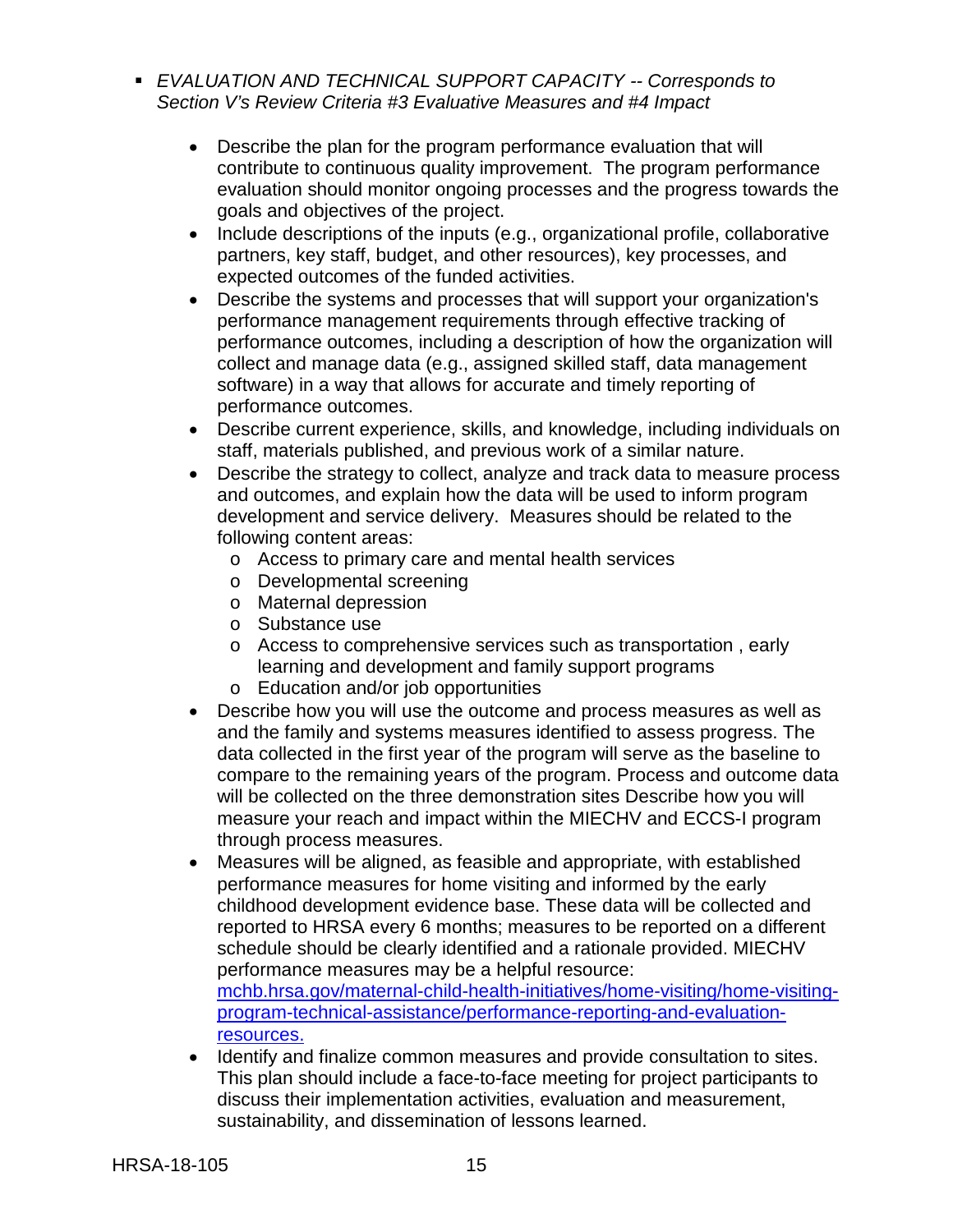- Describe any potential obstacles for implementing the program performance evaluation and your plan to address those obstacles.
- *ORGANIZATIONAL INFORMATION -- Corresponds to Section V's Review Criterion #5 Resources/Capabilities*
	- Discuss how the organization will follow the approved plan, as outlined in the application, properly account for the federal funds, and document all costs to avoid audit findings.
	- Describe project personnel, including proposed partners that will be engaged to fulfill the needs and requirements of the proposed project. Include relevant training, qualifications, expertise and experience of staff to implement and carry out this national-level project. Include a staffing plan and job descriptions for key personnel in *Attachment 2*, and biographical sketches of key staff in *Attachment 3.*
	- Succinctly describe your organization's current mission and structure, scope of current activities, including an organizational chart as *Attachment 4* and describe how these elements all contribute to the organization's ability to conduct the program requirements and meet program expectations.
	- Demonstrate that the organization has or is able to obtain the expertise on key topics areas such as early childhood development, two-generational approaches, rural health, mental health issues such as maternal depression, substance abuse issues including opioid abuse, educational systems, and economic development among others.
	- Describe your organization's experience collaborating with relevant entities working to improve the health of young children and families in rural communities.
	- Describe relationships with any organizations with which you intend to partner, collaborate, coordinate efforts or receive assistance from, while conducting these project activities. Include letters of agreement and/or descriptions of proposed/existing project-specific contracts in *Attachment 5.*
	- Demonstrate how your organization has adequate experience, infrastructure, and staffing in place to provide coaching, TA, and training to communities to implement strategies outlined in the work plan. Discuss experience in providing universal and individual TA and training on early childhood development and systems and implementing two-generational approaches. This includes employing adult-learning theory and instructional design in TA development and monitoring.

# **NARRATIVE GUIDANCE**

To ensure that you fully address the review criteria, this table provides a crosswalk between the narrative language and where each section falls within the review criteria.

| <b>Narrative Section</b> | <b>Review Criteria</b> |
|--------------------------|------------------------|
| Introduction             | $(1)$ Need             |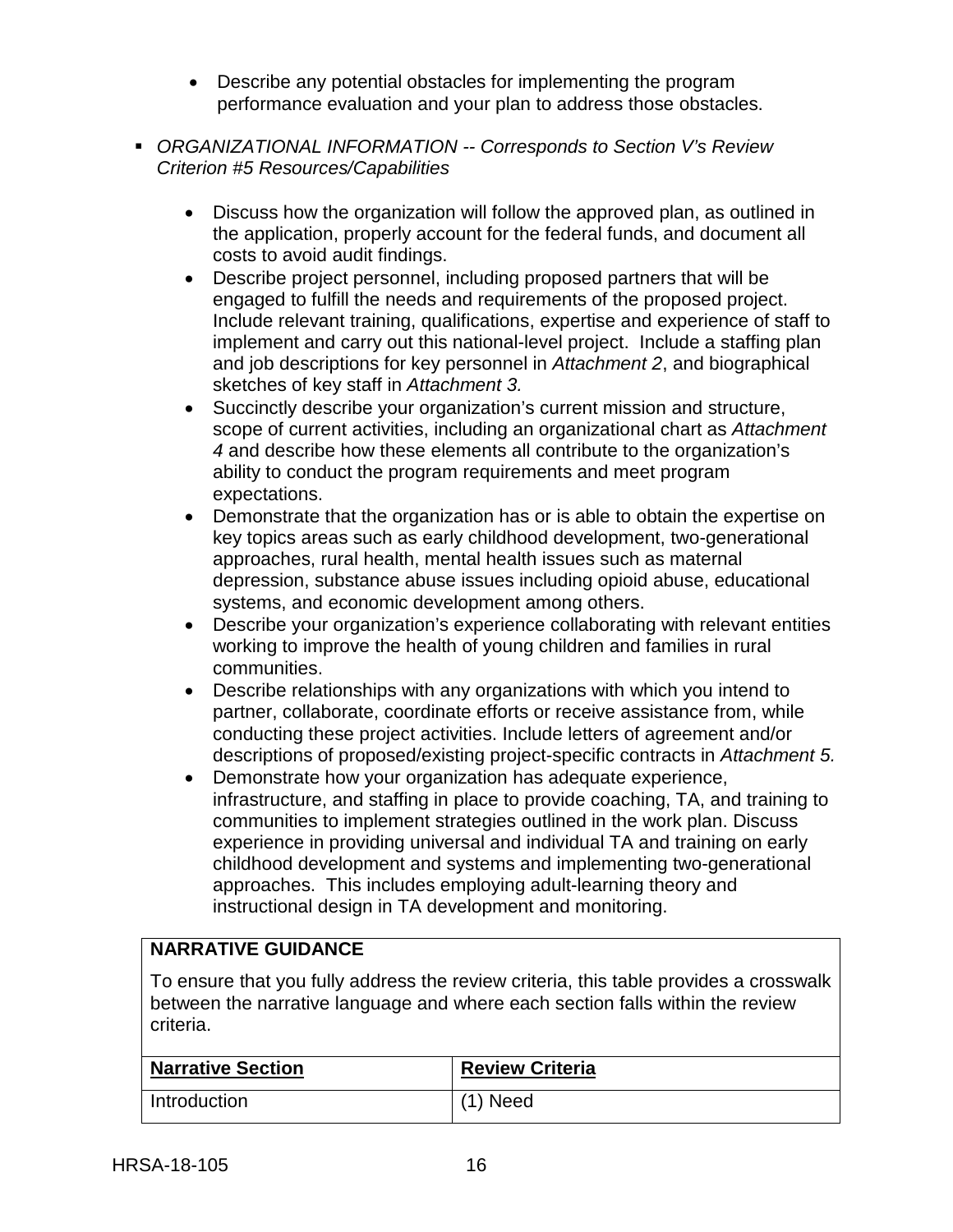| <b>Needs Assessment</b>                 | (1) Need                                         |
|-----------------------------------------|--------------------------------------------------|
| Methodology                             | (2) Response and (4) Impact                      |
| <b>Work Plan</b>                        | (2) Response                                     |
| <b>Resolution of Challenges</b>         | (2) Response                                     |
| <b>Evaluation and Technical Support</b> | (3) Evaluative Measures and                      |
| Capacity                                | (4) Impact                                       |
| Organizational Information              | (5) Resources/Capabilities                       |
| <b>Budget and Budget Narrative</b>      | (6) Support Requested – the budget section       |
| (below)                                 | should include sufficient justification to allow |
|                                         | reviewers to determine the reasonableness        |
|                                         | of the support requested.                        |

#### <span id="page-20-0"></span>*iii. Budget*

See Section 4.1.iv of HRSA's SF-424 Application Guide. Please note: the directions offered in the SF-424 Application Guide may differ from those offered by Grants.gov. Follow the instructions included in the Application Guide and the additional budget instructions provided below. A budget that follows the Application Guide will ensure that, if HRSA selects the application for funding, you will have a well-organized plan and by carefully following the approved plan can help to avoid audit issues during the implementation phase.

**Reminder**: The Total Project or Program Costs are the total allowable costs (inclusive of direct **and** indirect costs) incurred by the recipient to carry out a HRSA-supported project or activity. Total project or program costs include costs charged to the award and costs borne by the recipient to satisfy a matching or cost-sharing requirement, as applicable.

Include within the budget proposal the level of support for site selection and planning in year 1 and up to 60 percent of budget starting in year 2 or earlier that will be provided to the three demonstration sites through subawards.

The Consolidated Appropriations Act, 2018 (P.L. 115-141), Division H, § 202 states, "None of the funds appropriated in this title shall be used to pay the salary of an individual, through a grant or other extramural mechanism, at a rate in excess of Executive Level II." See Section 4.1.iv Budget – Salary Limitation of HRSA's SF-424 Application Guide for additional information. Note that these or other salary limitations may apply in FY 2019, as required by law.

# <span id="page-20-1"></span>*iv. Budget Narrative*

See Section 4.1.v. of HRSA's *SF-424 [Application Guide.](http://www.hrsa.gov/grants/apply/applicationguide/sf424guide.pdf)*

#### <span id="page-20-2"></span>*v. Program-Specific Forms*

Program-specific forms are not required for application.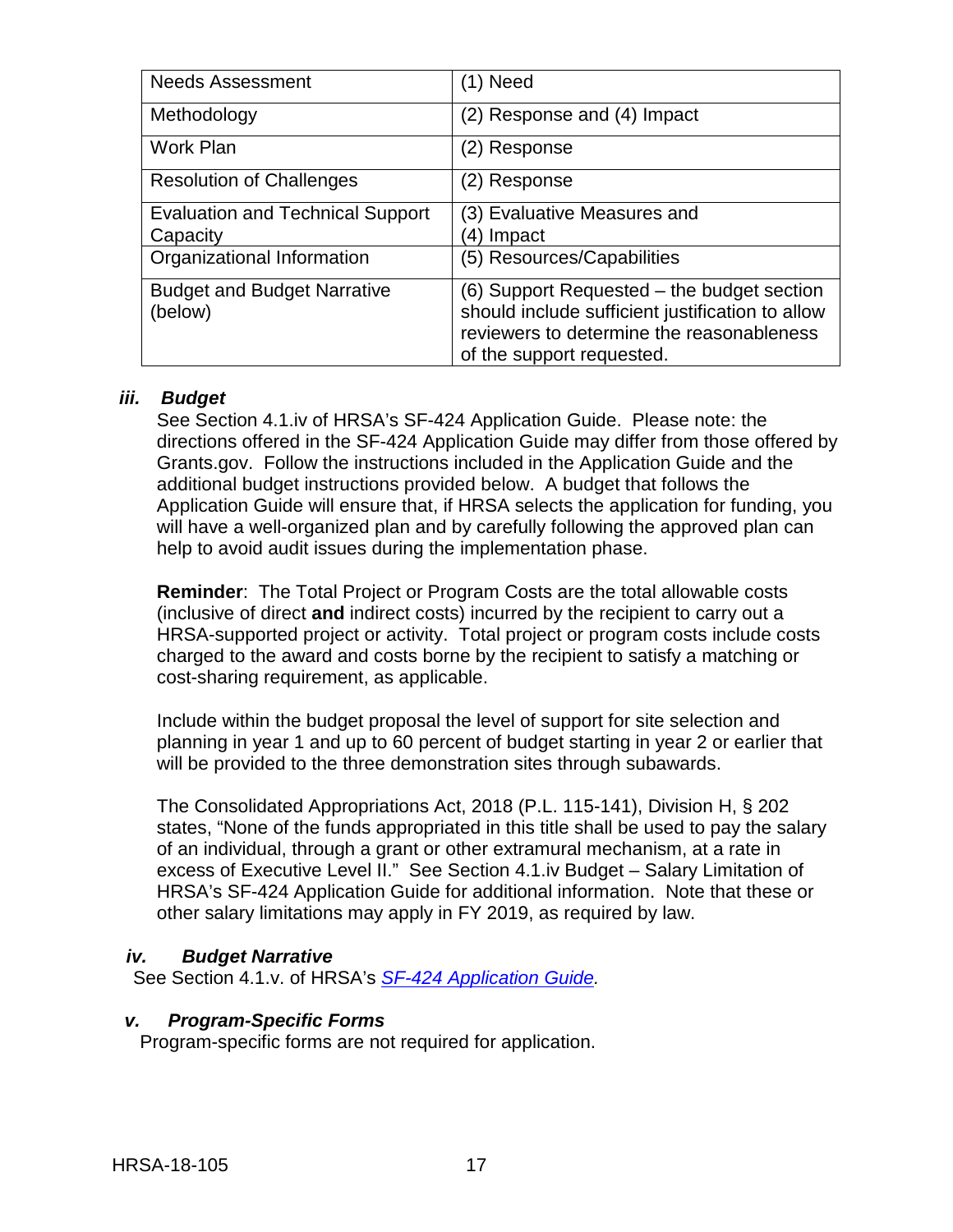#### <span id="page-21-0"></span>*vi. Attachments*

Provide the following items in the order specified below to complete the content of the application. **Unless otherwise noted, attachments count toward the application page limit.** Indirect cost rate agreements and proof of non-profit status (if applicable) will not count toward the page limit. You must clearly label **each attachment**.

#### *Attachment 1: Work Plan*

Attach the work plan for the project that includes all information detailed in Section IV. ii. Project Narrative. Also, include the required logic model in this attachment. Describe how the organization will ensure that the funds for the subawards to the demonstration sites will be properly monitored and documented.

#### *Attachment 2: Staffing Plan and Job Descriptions for Key Personnel (see Section 4.1. of* HRSA's *SF-424 [Application Guide\)](http://www.hrsa.gov/grants/apply/applicationguide/sf424guide.pdf)*

Keep each job description to one page in length as much as is possible. Include the role, responsibilities, and qualifications of proposed project staff. Also, please include a description of your organization's time keeping process to ensure that you will comply with the federal standards related to documenting personnel costs.

### *Attachment 3: Biographical Sketches of Key Personnel*

Include biographical sketches for persons occupying the key positions described in Attachment 2, not to exceed two pages in length per person.

#### *Attachment 4: Project Organizational Chart*

Provide a one-page figure that depicts the organizational structure of the project, including where this project will fit within the organization.

#### *Attachment 5: Letters of Agreement, Memoranda of Understanding, and/or Description(s) of Proposed/Existing Contracts (project-specific)*

Provide any documents that describe working relationships between your organization and other entities and programs cited in the proposal. Documents that confirm actual or pending contractual or other agreements should clearly describe the roles of the contractors and any deliverable(s). Letters of agreement must be signed and dated.

#### *Attachment 6: For Multi-Year Budgets--5th Year Budget (NOT counted in page limit)*  After using columns (1) through (4) of the SF-424A Section B for a 5-year period of performance, you will need to submit the budget for the  $5<sup>th</sup>$  year as an attachment. Use the SF-424A Section B. See Section 4.1.iv of HRSA's *[SF-424](http://www.hrsa.gov/grants/apply/applicationguide/sf424guide.pdf) [Application Guide.](http://www.hrsa.gov/grants/apply/applicationguide/sf424guide.pdf)*

#### *Attachments 7 – 15: Other Relevant Documents*

Include here any other documents that are relevant to the application, including letters of support. Letters of support must be dated and specifically indicate a commitment to the project/program (in-kind services, dollars, staff, space, equipment, etc.).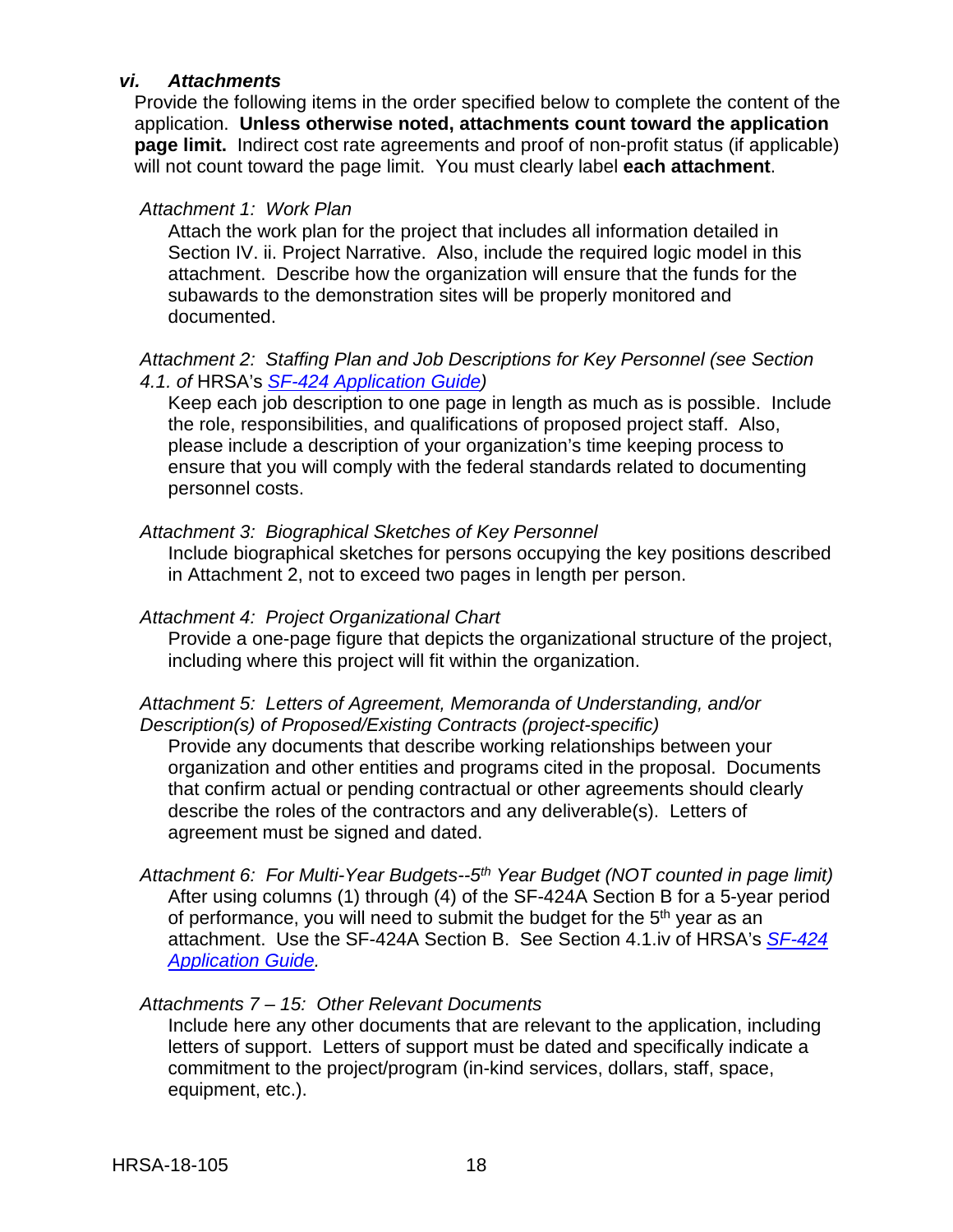#### <span id="page-22-0"></span>**3. Dun and Bradstreet Data Universal Numbering System (DUNS) Number and System for Award Management**

You must obtain a valid DUNS number, also known as the Unique Entity Identifier, for your organization/agency and provide that number in the application. You must also register with the System for Award Management (SAM) and continue to maintain active SAM registration with current information at all times during which you have an active federal award or an application or plan under consideration by an agency (unless the applicant is an individual or federal agency that is exempted from those requirements under 2 CFR § 25.110(b) or (c), or has an exception approved by the agency under 2 CFR § 25.110(d))**.**

HRSA may not make an award to an applicant until the applicant has complied with all applicable DUNS and SAM requirements and, if an applicant has not fully complied with the requirements by the time HRSA is ready to make an award, HRSA may determine that the applicant is not qualified to receive an award and use that determination as the basis for making an award to another applicant.

If you have already completed Grants.gov registration for HRSA or another federal agency, confirm that the registration is still active and that the Authorized Organization Representative (AOR) has been approved.

The Grants.gov registration process requires information in three separate systems:

- Dun and Bradstreet [\(http://www.dnb.com/duns-number.html\)](http://www.dnb.com/duns-number.html)
- System for Award Management (SAM) [\(https://www.sam.gov\)](https://www.sam.gov/)
- Grants.gov [\(http://www.grants.gov/\)](http://www.grants.gov/)

For further details, see Section 3.1 of HRSA's *SF-424 [Application Guide.](http://www.hrsa.gov/grants/apply/applicationguide/sf424guide.pdf)*

**ALERT from SAM.gov:** You must now provide an original, signed [notarized letter](https://www.fsd.gov/fsd-gov/answer.do?sysparm_kbid=d2e67885db0d5f00b3257d321f96194b&sysparm_search=kb0013183) stating that you are the authorized Entity Administrator before your registration will be activated by SAM.gov. Please read [these FAQs](https://www.gsa.gov/about-us/organization/federal-acquisition-service/office-of-systems-management/integrated-award-environment-iae/sam-update) to learn more about this process change. Plan for additional time associated with submission and review of the notarized letter. This requirement is effective March 22, 2018 for **new** entities registering in SAM. This requirement is effective April 27, 2018 for **existing** registrations being updated or renewed. Entities already registered in SAM.gov are advised to log into SAM.gov and review their registration information, particularly their financial information.

**If you fail to allow ample time to complete registration with SAM or Grants.gov, you will not be eligible for a deadline extension or waiver of the electronic submission requirement.**

#### <span id="page-22-1"></span>**4. Submission Dates and Times**

#### **Application Due Date**

The due date for applications under this NOFO is *July 2, 2018 at 11:59 p.m. Eastern Time*. HRSA suggests submitting applications to Grants.gov at least **3 days before the deadline** to allow for any unforeseen circumstances.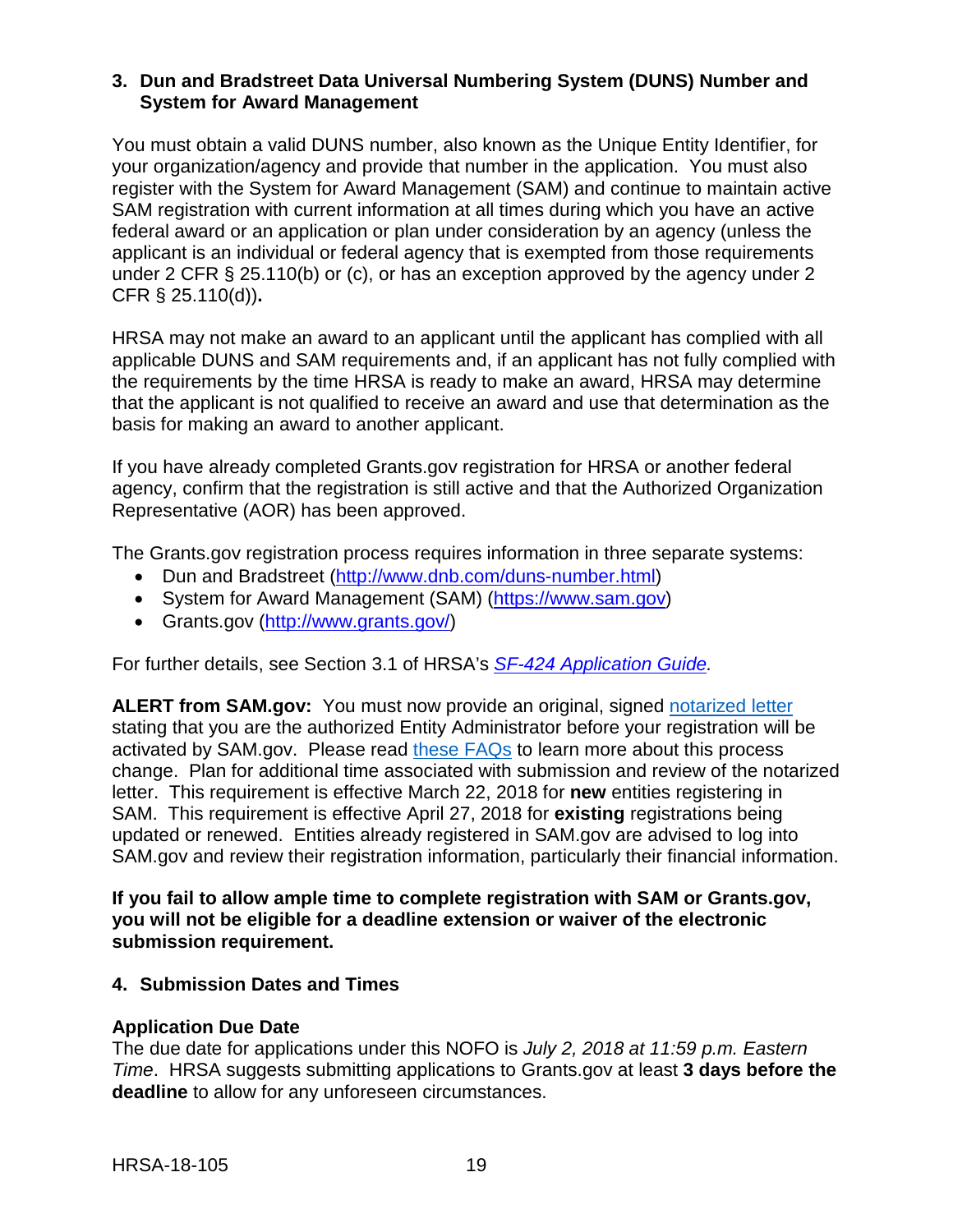See Section 8.2.5 – Summary of emails from Grants.gov of HRSA's *[SF-424 Application](http://www.hrsa.gov/grants/apply/applicationguide/sf424guide.pdf)  [Guide](http://www.hrsa.gov/grants/apply/applicationguide/sf424guide.pdf)* for additional information.

# <span id="page-23-0"></span>**5. Intergovernmental Review**

Rural Health IMPACT is not a program subject to the provisions of Executive Order 12372, as implemented by 45 CFR part 100.

See Section 4.1 ii of HRSA's *SF-424 [Application Guide](http://www.hrsa.gov/grants/apply/applicationguide/sf424guide.pdf)* for additional information.

# <span id="page-23-1"></span>**6. Funding Restrictions**

You may request funding for a period of performance of up to 5 years, at no more than \$600,000 per year (inclusive of direct **and** indirect costs). Awards to support projects beyond the first budget year will be contingent upon Congressional appropriation, satisfactory progress in meeting the project's objectives, and a determination that continued funding would be in the best interest of the Federal Government.

The General Provisions in Division H of the Consolidated Appropriations Act, 2018 (P.L. 115-141) apply to this program. Please see Section 4.1 of HRSA's *SF-424 [Application](http://www.hrsa.gov/grants/apply/applicationguide/sf424guide.pdf)  [Guide](http://www.hrsa.gov/grants/apply/applicationguide/sf424guide.pdf)* for additional information. Note that these or other restrictions will apply in FY 2019, as required by law.

You are required to have the necessary policies, procedures, and financial controls in place to ensure that your organization complies with all legal requirements and restrictions applicable to the receipt of federal funding including statutory restrictions on use of funds for lobbying, executive salaries, gun control, abortion, etc. Like those for all other applicable grants requirements, the effectiveness of these policies, procedures and controls is subject to audit.

All program income generated as a result of awarded funds must be used for approved project-related activities. The program income alternative applied to the award under the program will be the addition/additive alternative. You can find post-award requirements for program income at [45 CFR § 75.307.](https://www.ecfr.gov/cgi-bin/retrieveECFR?gp=1&SID=4d52364ec83fab994c665943dadf9cf7&ty=HTML&h=L&r=PART&n=pt45.1.75)

# <span id="page-23-2"></span>**V. Application Review Information**

# <span id="page-23-3"></span>**1. Review Criteria**

HRSA has instituted procedures for assessing the technical merit of applications to provide for an objective review of applications and to assist you in understanding the standards against which your application will be judged. HRSA has developed critical indicators for each review criterion to assist you in presenting pertinent information related to that criterion and to provide the reviewer with a standard for evaluation. See the review criteria outlined below with specific detail and scoring points.

These criteria are the basis upon which the reviewers will evaluate and score the merit of the application. The entire proposal will be considered during objective review.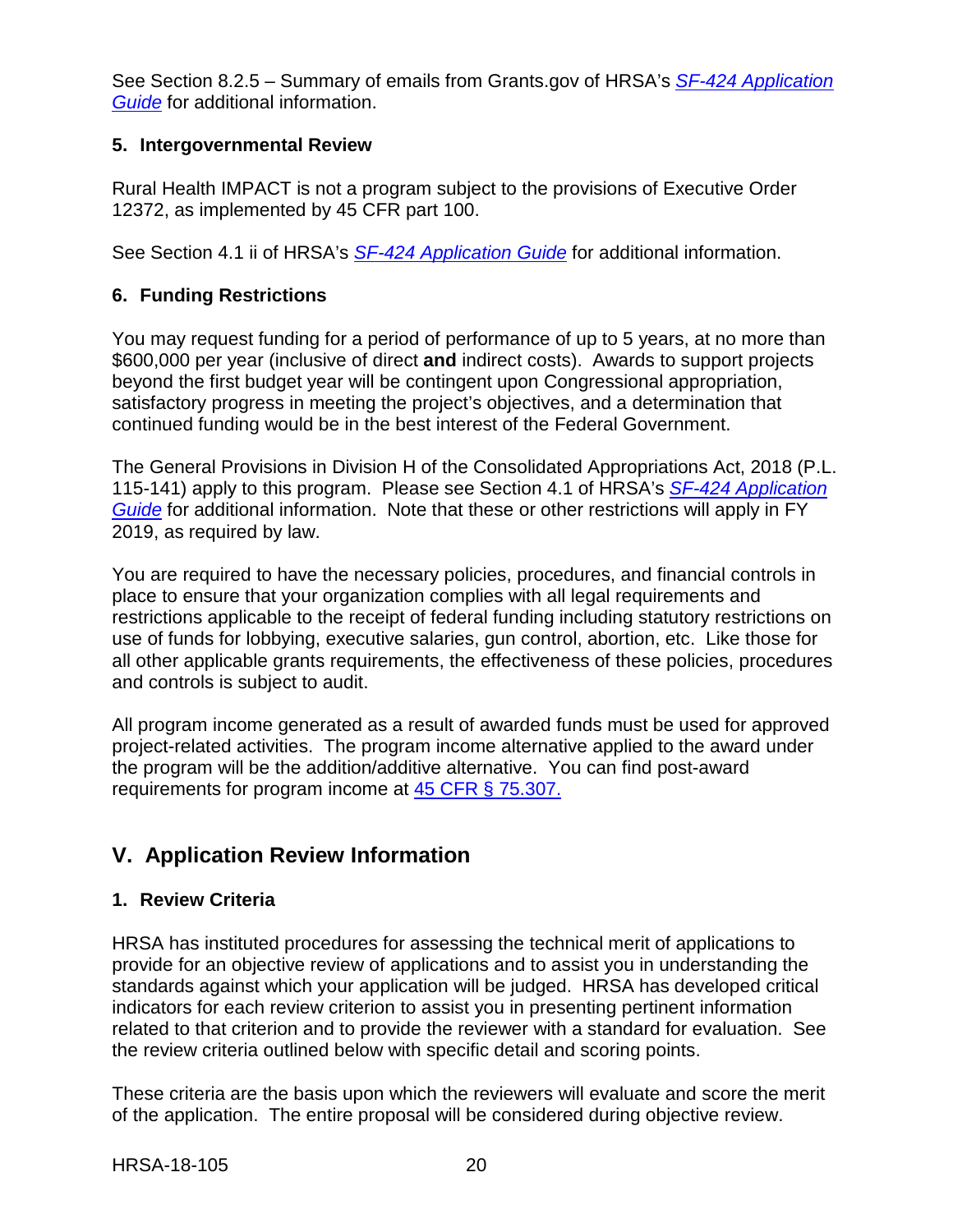Review criteria are used to review and rank applications. The Program has six review criteria:

# *Criterion 1: NEED (10 points) – Corresponds to Section IV's Introduction and Needs Assessment*

- The extent to which the application describes the purpose of the project, and demonstrates the problem and associated contributing factors to the problem. Focus should be on the applicant's understanding of early childhood development, rural health, and two-generational evidence-based approaches.
- The extent to which the applicant discusses the health and social needs of rural children and their families, including the socioeconomic and cultural determinants of health and health disparities affecting the population served. Demographic data to support the information provided should be cited and any relevant barriers that the project hopes to overcome, and plans to address should be included.

### *Criterion 2: RESPONSE (30 points) – Corresponds to Section IV's Methodology, Work Plan, and Resolution of Challenges*

### *Demonstration Sites (10 points)*

- The extent to which the applicant explains the process for the management of any subaward issues under the cooperative agreement including a description of the subaward process from initiation to approval, timeline for procurements, and communication.
- The extent to which the applicant describes the methodology for oversight and monitoring sub-recipient progress, performance, and activities being completed in a timely manner.
- The extent to which the applicant describes the plan to provide intensive, individualized TA and training to the demonstration sites to:
	- Implement an evidence-based, universal strategy to engage, identify and meet the two-generational needs of families prenatally and through the first 3 years of life.
	- Strengthen, align and coordinate the network of available services and resources to meet the needs of at-risk rural families.
	- Participate in state and local policy discussions, and investigate financing strategies and private sector fund development to support and sustain ongoing two-generational systems work within the community.
	- Facilitate partnerships between the demonstration site organization and their states, non-profits and private foundations that support early childhood development, systems coordination and two-generational approaches.
	- Engage in data integration, collection, cleaning, analysis and reporting. This includes assisting sites with the specification and adoption of common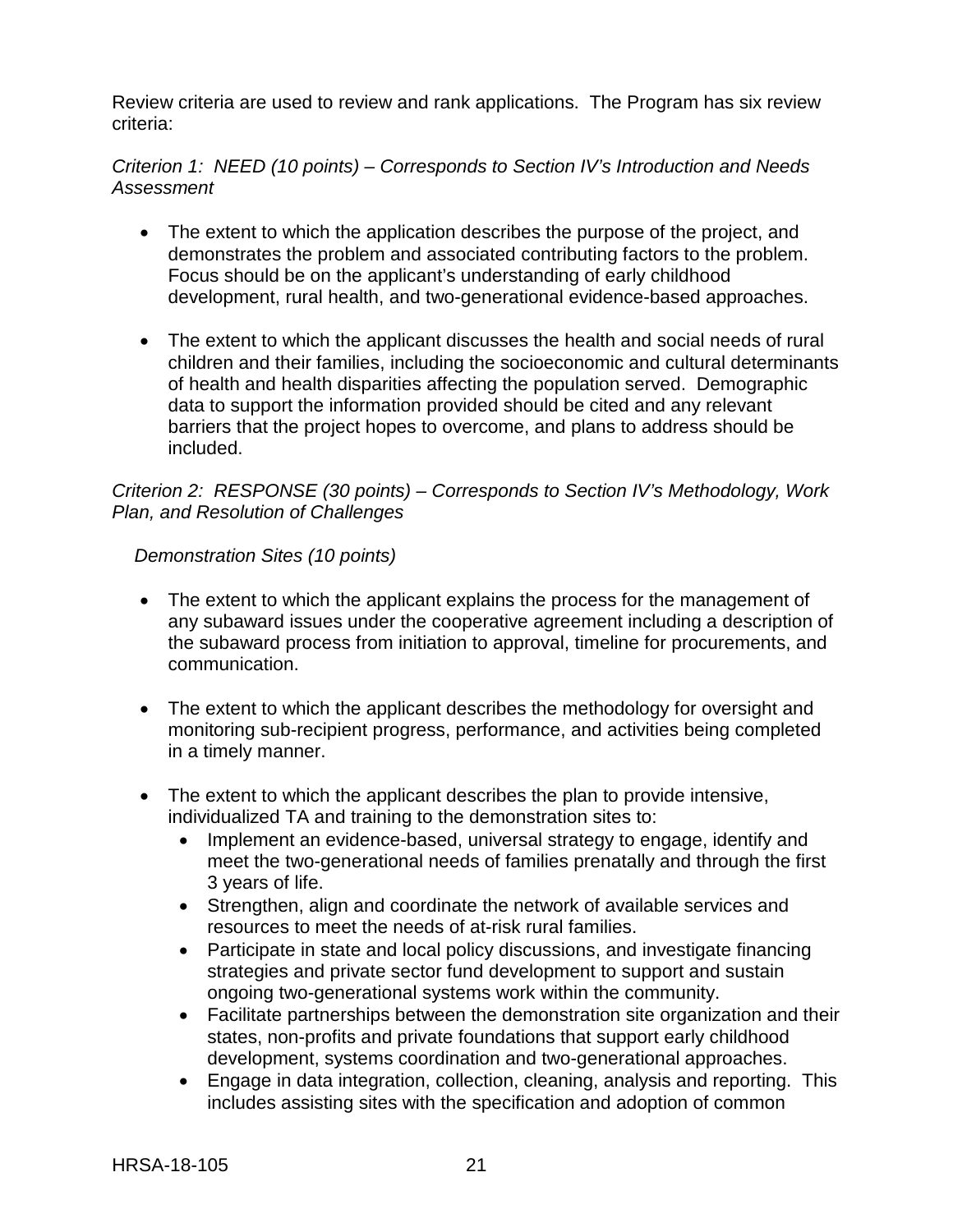process and outcome measures, and family and systems measures related to:

- o Access to primary care and mental health services
- o Developmental screening
- o Maternal depression
- o Substance abuse
- o Access to comprehensive services such as transportation, early learning and development and family support programs child care
- o Education and/or job opportunities
- Develop data collection plans that demonstrate the impact of twogenerational efforts.

### TA Plan *(10 points)*

- The extent to which the applicant describes the plan to develop a publiclyavailable web-based clearinghouse of existing tools, TA and training resources, research, and subject matter expertise to support rural communities in twogenerational systems building. This includes how they plan to identify and disseminate successful strategies, tools, opportunities and other resources to the rural MIECHV and ECCS-I sites.
- The extent to which the applicant describes how they will leverage subject matter expertise and coordinate resources within the HRSA-funded TA centers supported by MIECHV and the ECCS-I programs
- The extent to which the applicant describes how the proposed plan will build off the lessons learned from the initial Rural IMPACT Project and engage Rural IMPACT sites as a TA resource.

### *Supportive Strategies (10 points)*

#### *Steering Committee*

- The extent to which the applicant describes their plan to convene a steering committee and identifies the organizations to be included and the rationale for their inclusion. Information on the virtual convening and the in-person meeting should be highlighted.
- The extent to which the applicant discusses the role of the steering committee in developing recommendations for rural impact spread, scale, and sustainability.

#### *Establish Partnerships*

• The extent to which the applicant describes the plan to develop partnerships with national organizations and/or subject matter experts in previously referenced key program areas described above, and how they will identify and support these subject matter experts.

#### *Quality Improvement Strategies*

The extent to which the applicant describes how they will develop targeted and individual TA and training plans to meet the needs of the demonstration sites.. Within the plan, the applicant is expected to indicate the subject, type, and format of the TA and training, and methods to assess the impact of the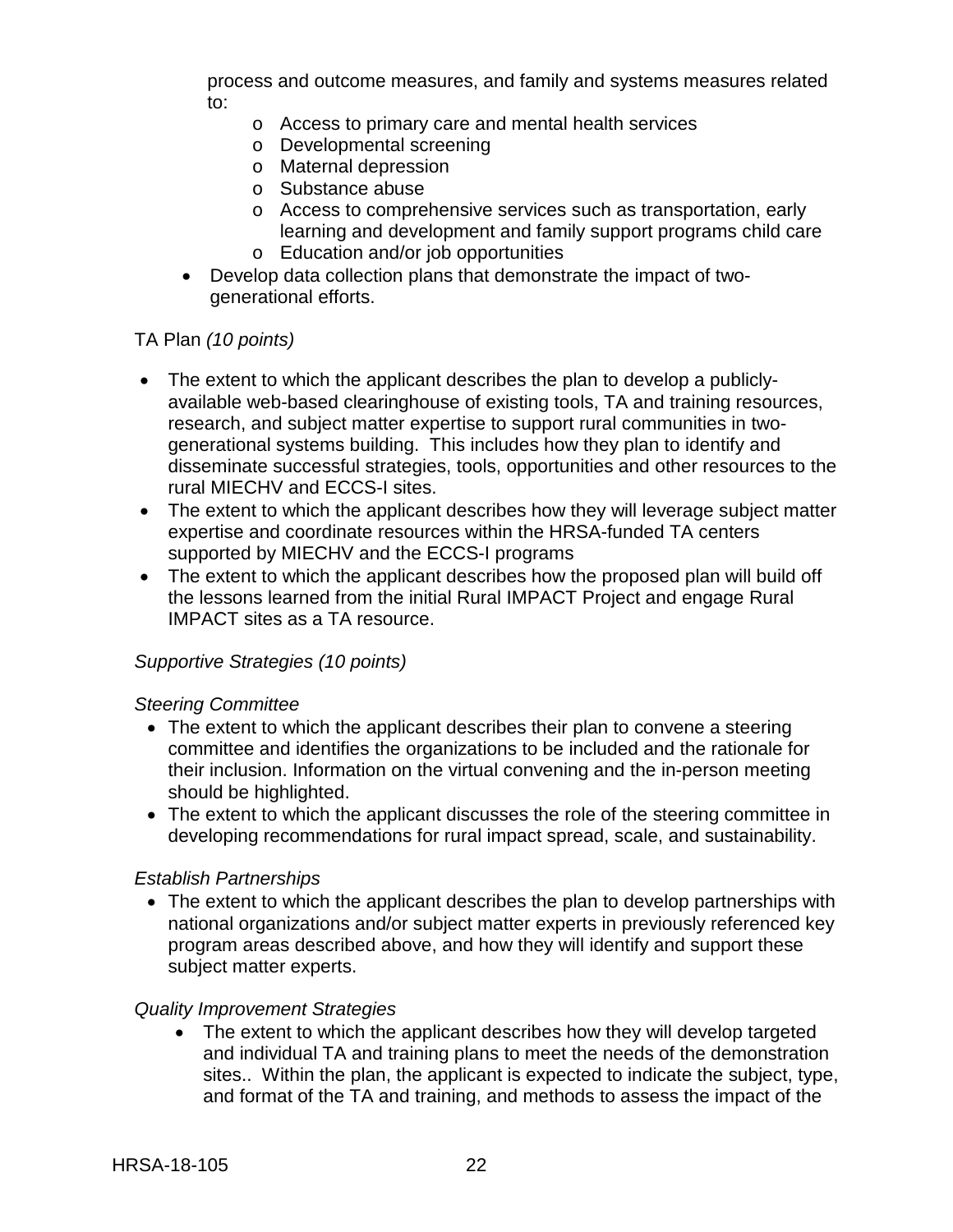training and TA provided to the demonstration sites, and the plan to provide universal TA to the MIECHV and ECCS-I program

- The extent to which the applicant describes the plans to implement an ongoing quality improvement strategy to measure and improve activities within the demonstration sites and the MIECHV and ECCS-I programs. This includes how they will continually assess the impact of the TA and training and address any identified gaps.
- The extent to which the applicant describes the quality improvement strategies used to continually update the plans based on the changing and evolving needs of the rural communities being served. The applicant should describe how the plan will guide the strategies implemented throughout the 5 years of the program.

### *Other Criteria*

- The extent to which the applicant discusses the potential barriers that may affect the program and how the barriers will be addressed, including any provision of financial support to participating organizations to assist with reducing barriers.
- The extent to which the applicant proposes a plan for project sustainability after the period of federal funding ends.
- The extent to which the applicant has proposed a work plan that is adequate and reasonable.
- The extent to which the applicant's description of activities that will be used during the period of performance in the Methodology section are adequate, reasonable, and clearly depicted.
- The appropriateness and reasonableness of the timeline that includes each activity, responsible staff, and as appropriate identifies support and collaboration with key stakeholders.
- The extent to which the applicant discusses challenges they might encounter in designing and implementing the activities described in the work plan, and approaches that will be used to resolve such challenges in a timely manner.

# *Criterion 3: EVALUATIVE MEASURES (10 points)*

# *Corresponds to Section IV's Evaluation and Technical Support Capacity*

These criteria assess the strength and effectiveness of the proposed methods to monitor performance and evaluate the project processes, performance, outcomes/results, and impact. Specifically, the applicant should describe:

- The extent to which the program performance evaluation will ensure continuous quality improvement.
- The extent to which the applicant describes the systems and process that will support the organization's performance management requirements.
- The extent to which the applicant describes the data collection strategy to collect, analyze and track data to measure process and impact/outcome.
- The extent to which the applicant describes potential obstacles for implementing the program performance evaluation, and their plan to address those obstacles.
- The extent to which the evaluation findings will inform progress towards project goals and objectives.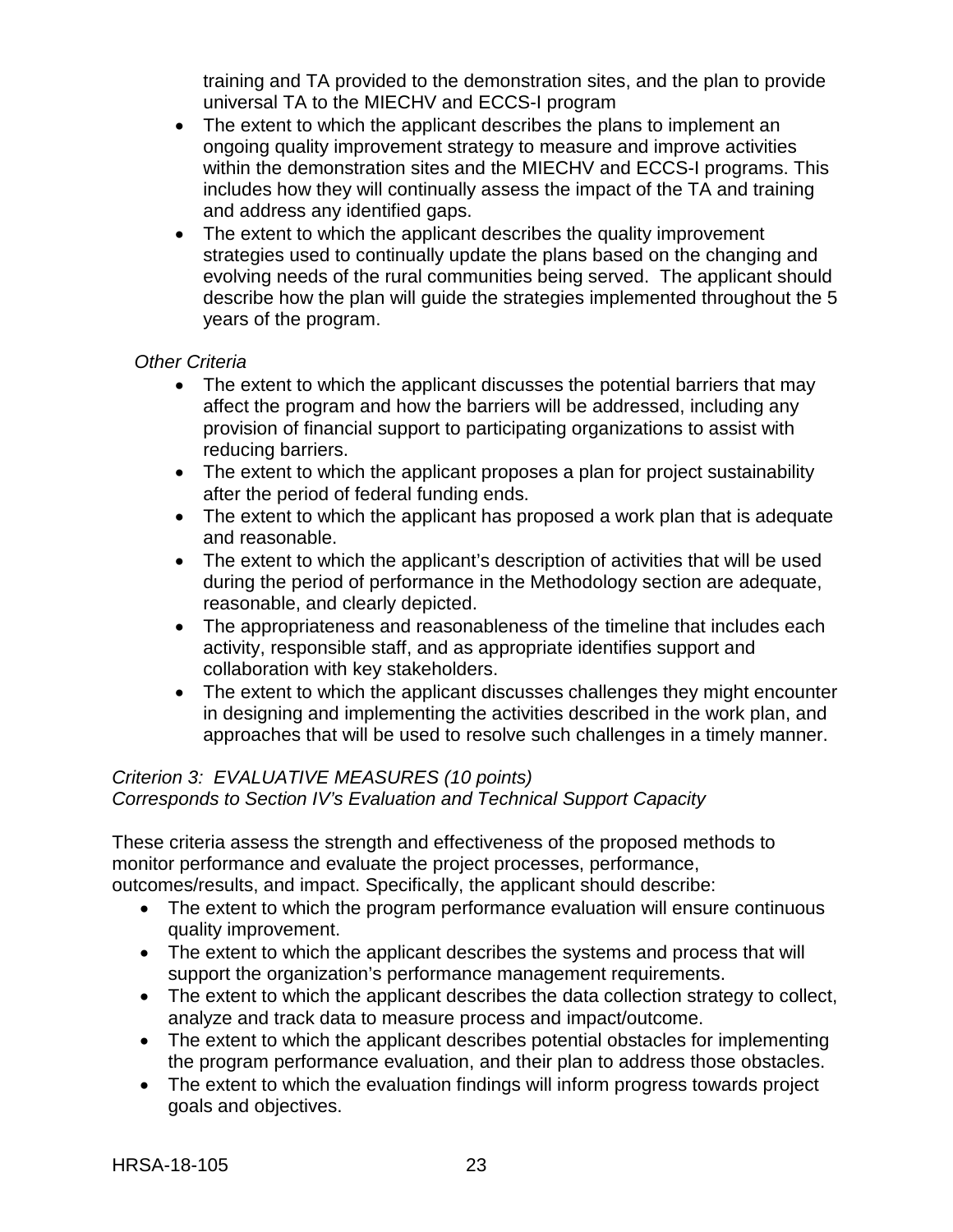- The extent to which the applicant describes the strategy to collect, analyze and track data from the demonstration sties to measure process and outcomes, and explain how the data will be used to inform program development and service delivery. The data collected in the first year of the program will serve as the baseline to compare to the remaining years of the program. Measures will be aligned, as feasible and appropriate, with established performance measures for home visiting and informed by the early childhood development evidence base. Measures should be related to the following content areas:
	- o Access to primary care and mental health services.
	- o Developmental screening
	- o Maternal depression
	- o Substance use
	- o Access to comprehensive services such as transportation , early learning and development and family support programs
	- o Education and/or job opportunities.
- The extent to which the applicant describes how they will evaluate the reach and impact of Universal TA to MIECHV and ECCS-I
- The extent to which the applicant identifies and finalizes common measures and provides consultation to sites.
- The extent to which the applicant describes any potential obstacles for implementing the program performance evaluation and your plan to address those obstacles

#### *Criterion 4: IMPACT (10 points) – Corresponds to Section IV's Methodology and Evaluation and Technical Support Capacity*

These criteria assess the feasibility and effectiveness of the applicant's work plan/methodologies for developing and leading the national partnership and statebased teams towards achieving the project goals. Specifically, the review should ascertain:

- The extent to which the applicant provides details ensuring technical and financial support are directed towards demonstration sites.
- The extent to which the applicant clearly defines its processes, timelines, and monitoring practices for managing subawards under the cooperative agreement.
- The extent to which the applicant will ensure that demonstration sties will monitor progress towards project goals and objectives.
- The extent to which the applicant details the plan for the program performance evaluation that will contribute to continuous quality improvement.

#### *Criterion 5: RESOURCES/CAPABILITIES (30 points) – Corresponds to Section IV's Organizational Information*

The extent to which project personnel are qualified by training and/or experience to implement and carry out the project. The capabilities of the applicant organization and the quality and availability of facilities and personnel to fulfill the needs and requirements of the proposed project. This includes:

The extent to which the applicant discusses how they plan to follow the approved plan, as outlined in the application, properly account for the federal funds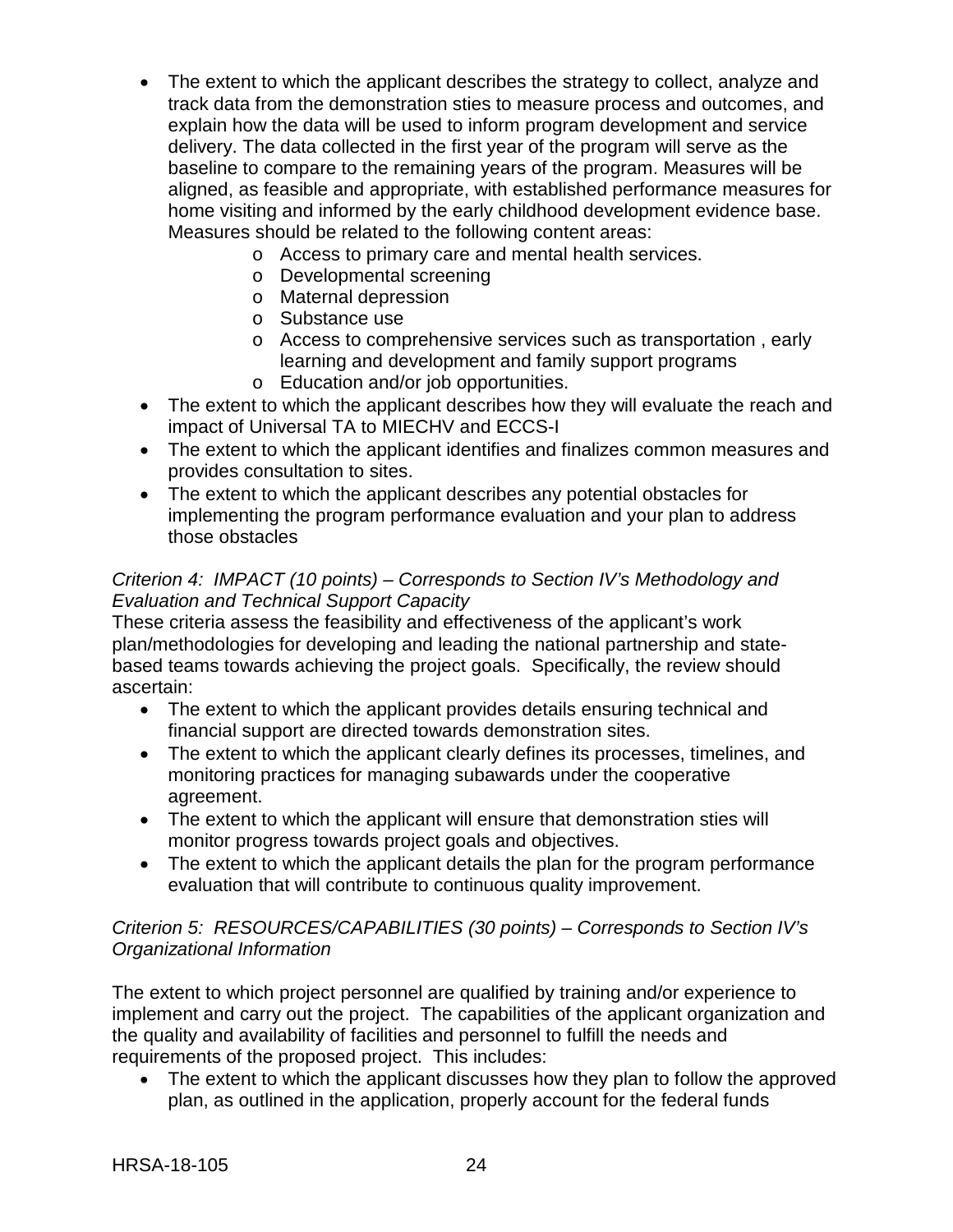including awarding and monitoring subawards and other contracts, and document all costs in order to avoid audit findings.

- The extent to which the applicant describes the project personnel, including proposed partners that will be engaged to fulfill the needs and requirements of the proposed project. This includes relevant training, qualifications, expertise and experience of staff to implement and carry out this national-level project.
- The extent to which the applicant describes their current mission and structure, scope of current activities and describes how these elements all contribute to the organization's ability to conduct the program requirements and meet program expectations.
- The extent to which the applicant can demonstrate that they have or are able to obtain the expertise on key topics areas.
- The extent to which the applicant describes their experience collaborating with relevant entities working to improve the health of young children and families in rural communities. This should include a description of any organizations with which they intend to partner, collaborate, coordinate efforts or receive assistance from, while conducting these project activities.
- The extent to which the applicant demonstrates that they have adequate experience, infrastructure, and staffing in place to provide coaching, TA, and training to communities to implement strategies outlined in the work plan. They should provide information on their experience in providing universal and individual TA and training and employing adult-learning theory and instructional design.

# *Criterion 6: SUPPORT REQUESTED (10 points) Corresponds to Section IV's Budget and Budget Narrative*

The reasonableness of the proposed budget for each year of the period of performance in relation to the objectives, the complexity and timing of the proposed activities, and the anticipated results.

- The extent to which the applicant describes the funding to be provided to the demonstration sites.
- The extent to which the funding amount to the three demonstration sites is adequate (up to 60 percent of the budget starting in year 2).
- The extent to which costs, as outlined in the budget and required resources sections, are reasonable given the scope of work.
- The extent to which key personnel have adequate time devoted to the project to achieve project objectives.

# <span id="page-28-0"></span>**2. Review and Selection Process**

The independent review process provides an objective evaluation to the individuals responsible for making award decisions. The highest ranked applications receive consideration for award within available funding ranges. HRSA may also consider assessment of risk and the other pre-award activities described in Section 3 below.

See Section 5.3 of HRSA's *SF-424 [Application Guide](http://www.hrsa.gov/grants/apply/applicationguide/sf424guide.pdf)* for more details.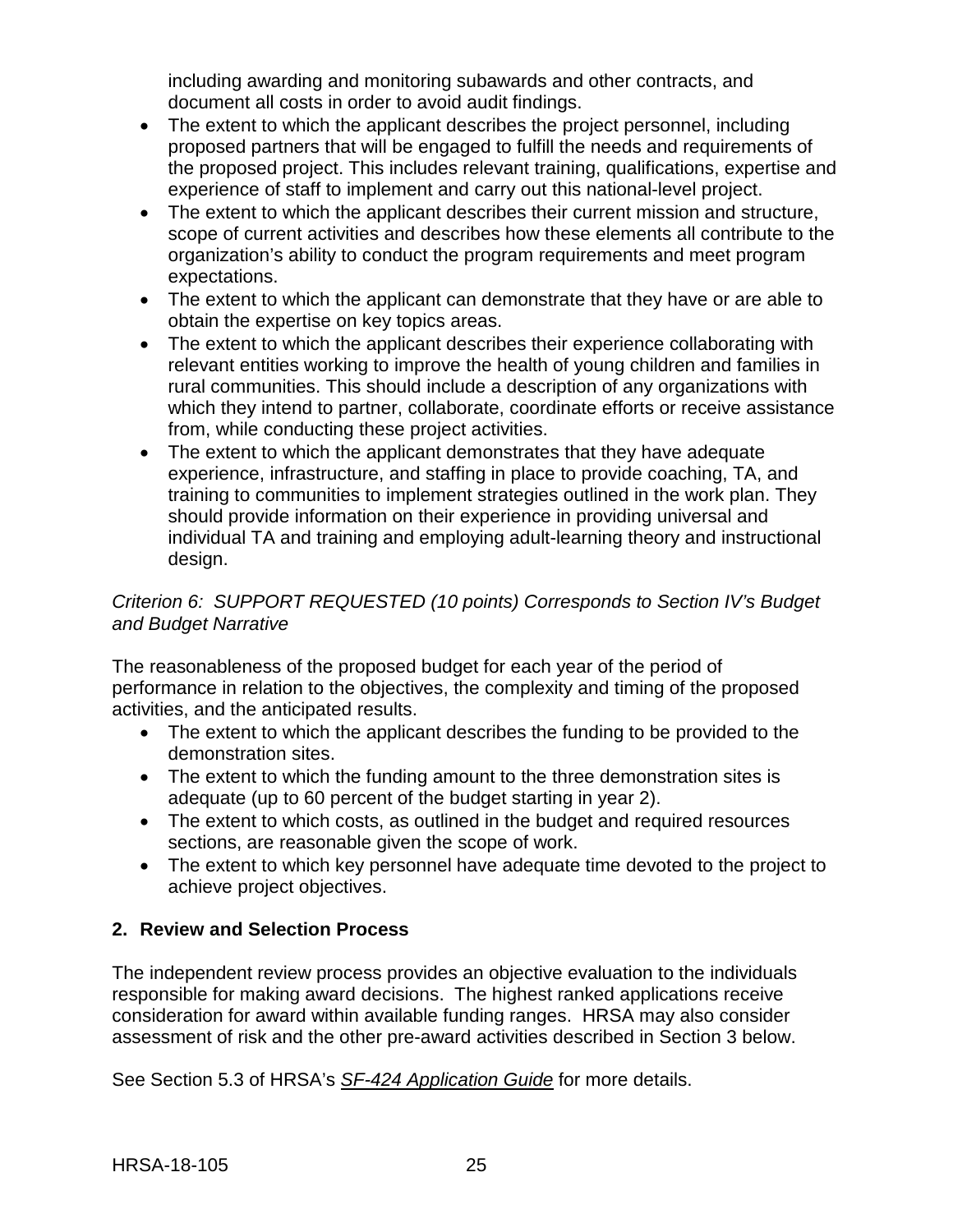# <span id="page-29-0"></span>**3. Assessment of Risk and Other Pre-Award Activities**

HRSA may elect not to fund applicants with management or financial instability that directly relates to the organization's ability to implement statutory, regulatory or other requirements [\(45 CFR § 75.205\)](https://www.ecfr.gov/cgi-bin/retrieveECFR?gp=1&SID=4d52364ec83fab994c665943dadf9cf7&ty=HTML&h=L&r=PART&n=pt45.1.75).

HRSA reviews applications receiving a favorable objective review for other considerations that include past performance, as applicable, cost analysis of the project/program budget, assessment of your management systems, ensuring continued applicant eligibility, and compliance with any public policy requirements, including those requiring just-in-time submissions. HRSA may ask you to submit additional programmatic or administrative information (such as an updated budget or "other support" information) or to undertake certain activities (such as negotiation of an indirect cost rate) in anticipation of an award. However, even at this point in the process, such requests do not guarantee that HRSA will make an award. Following review of all applicable information, HRSA's approving and business management officials will determine whether HRSA will make an award, if special conditions are required, and what level of funding is appropriate.

Award decisions are discretionary and are not subject to appeal to any HRSA or HHS official or board.

Effective January 1, 2016, HRSA is required to review and consider any information about your organization that is in the [Federal Awardee Performance and Integrity](https://www.fapiis.gov/)  [Information System \(FAPIIS\).](https://www.fapiis.gov/) You may review and comment on any information about your organization that a federal awarding agency previously entered. HRSA will consider any of your comments, in addition to other information in [FAPIIS](https://www.fapiis.gov/) in making a judgment about your organization's integrity, business ethics, and record of performance under federal awards when completing the review of risk posed as described in [45 CFR § 75.205 HHS Awarding Agency Review of Risk Posed by](https://www.ecfr.gov/cgi-bin/retrieveECFR?gp=1&SID=4d52364ec83fab994c665943dadf9cf7&ty=HTML&h=L&r=PART&n=pt45.1.75)  [Applicants.](https://www.ecfr.gov/cgi-bin/retrieveECFR?gp=1&SID=4d52364ec83fab994c665943dadf9cf7&ty=HTML&h=L&r=PART&n=pt45.1.75)

HRSA will report to FAPIIS a determination that an applicant is not qualified  $(45 \text{ CFR} \text{S})$ [75.212\)](https://www.ecfr.gov/cgi-bin/retrieveECFR?gp=1&SID=4d52364ec83fab994c665943dadf9cf7&ty=HTML&h=L&r=PART&n=pt45.1.75).

#### <span id="page-29-1"></span>**4. Anticipated Announcement and Award Dates**

HRSA anticipates issuing/announcing awards prior to the start date of September 1, 2018.

# <span id="page-29-2"></span>**VI. Award Administration Information**

# <span id="page-29-3"></span>**1. Award Notices**

HRSA will issue the Notice of Award prior to the start date of September 1, 2018. See Section 5.4 of HRSA's *SF-424 [Application Guide](http://www.hrsa.gov/grants/apply/applicationguide/sf424guide.pdf)* for additional information.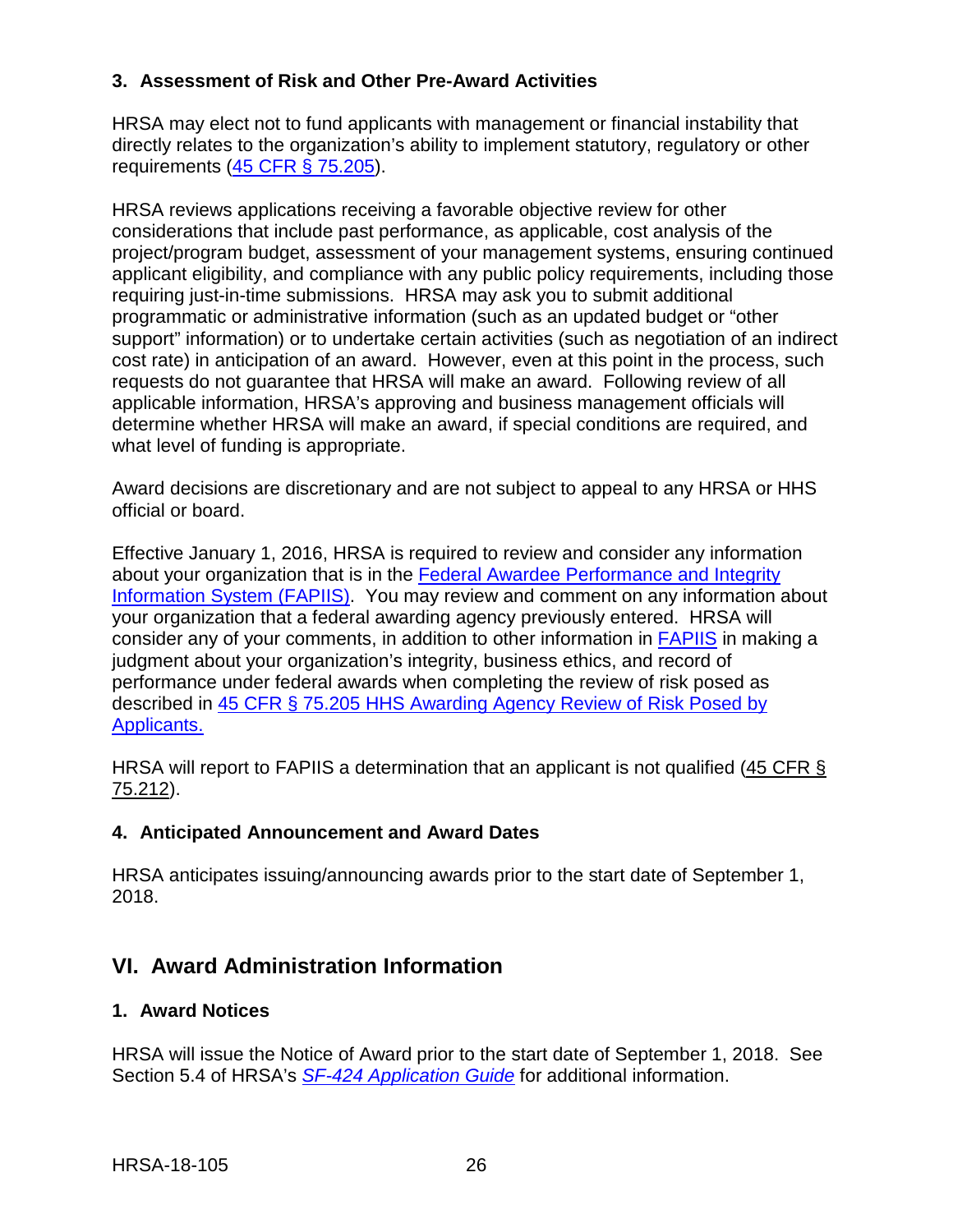# <span id="page-30-0"></span>**2. Administrative and National Policy Requirements**

See Section 2.1 of HRSA's *SF-424 [Application Guide](http://www.hrsa.gov/grants/apply/applicationguide/sf424guide.pdf)*.

### **Requirements under Subawards and Contracts under Grants:**

The terms and conditions in the Notice of Award (NOA) apply directly to the recipient of HRSA funds. The recipient is accountable for the performance of the project, program, or activity; the appropriate expenditure of funds under the award by all parties; and all other obligations of the recipient, as cited in the NOA. In general, the requirements that apply to the recipient, including public policy requirements, also apply to subrecipients and contractors under grants, unless the NOA specifies an exception. See [45 CFR § 75.101 Applicability](https://www.ecfr.gov/cgi-bin/retrieveECFR?gp=1&SID=4d52364ec83fab994c665943dadf9cf7&ty=HTML&h=L&r=PART&n=pt45.1.75) for more details.

### **Data Rights:**

All publications the cooperative agreement recipient develops or purchases with funds awarded under this announcement must be consistent with the requirements of the program. Pursuant to 45 CFR § 75.322(b), the cooperative agreement recipient owns the copyright for materials that it develops under this cooperative agreement, and HHS reserves a royalty-free, nonexclusive, and irrevocable right to reproduce, publish, or otherwise use those materials for federal purposes, and to authorize others to do so. In addition, pursuant to 45 CFR § 75.322(d), the Federal Government has the right to obtain, reproduce, publish, or otherwise use data produced under this cooperative agreement and has the right to authorize others to receive, reproduce, publish, or otherwise use such data for federal purposes, e.g., to make it available in government-sponsored databases for use by other researchers. The specific scope of HRSA rights with respect to a particular grantsupported effort will be addressed in the Notice of Award (NoA). Data and copyrightprotected works developed by a subrecipient also are subject to the Federal Government's copyright license and data rights.

# <span id="page-30-1"></span>**3. Reporting**

The new Discretionary Grant Information System (DGIS) reporting system will continue to be available through the Electronic Handbooks (EHBs). HRSA enhanced the DGIS and these improvements are available for recipient reporting as of October 1, 2017. HRSA will communicate with recipients and provide instructions on how to access the system for reporting. HRSA will also provide technical assistance via webinars, written guidance, and one-on-one sessions with an expert, if needed.

The updated and final reporting package incorporating all OMB-accepted changes can be reviewed at :

**[https://mchb.hrsa.gov/data-research-epidemiology/discretionary-grant-data](https://mchb.hrsa.gov/data-research-epidemiology/discretionary-grant-data-collection)[collection.](https://mchb.hrsa.gov/data-research-epidemiology/discretionary-grant-data-collection)** (OMB Number: 0915-0298 Expiration Date: 06/30/2019)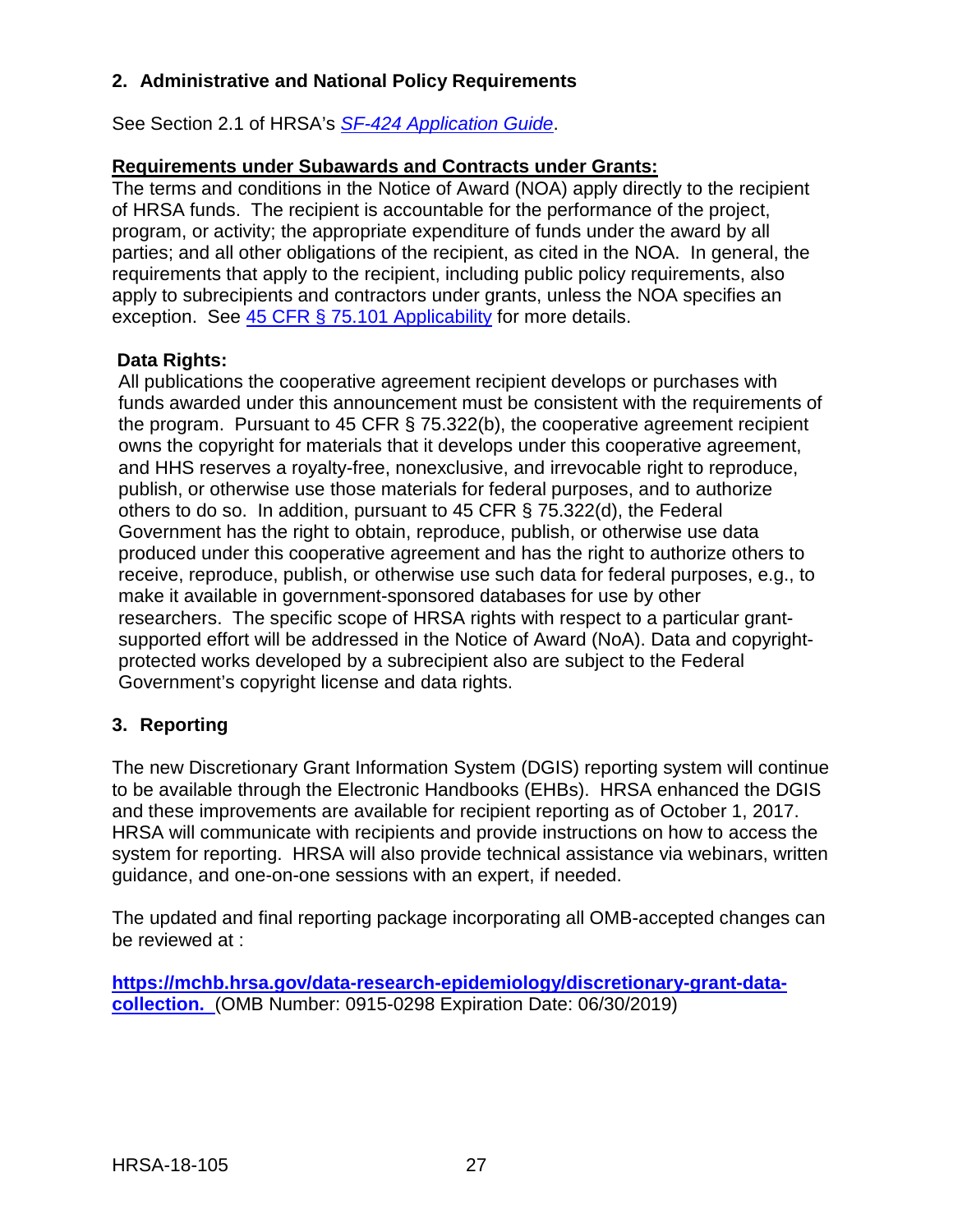Award recipients must comply with Section 6 of HRSA's *SF-424 [Application Guide](http://www.hrsa.gov/grants/apply/applicationguide/sf424guide.pdf)* **and** the following reporting and review activities:

- 1) **Progress Report(s)**. The recipient must submit a progress report to HRSA on an **annual** basis, which should address progress against program outcomes, including any expected outcomes in the first year of the program. Further information will be available in the award notice.
- 2) **Final Report Narrative.** The recipient must submit a final report narrative to HRSA after the conclusion of the project.
- 3) **Performance Reports.** HRSA has modified its reporting requirements for Special Projects of Regional and National Significance projects, Community Integrated Service Systems projects, and other grant/cooperative agreement programs to include national performance measures that were developed in accordance with the requirements of the Government Performance and Results Act (GPRA) of 1993 (Public Law 103-62). GPRA requires the establishment of measurable goals for federal programs that can be reported as part of the budgetary process, thus linking funding decisions with performance. Performance measures for states have also been established under the Block Grant provisions of Title V of the Social Security Act.

### **a) Performance Measures and Program Data**

To prepare successful applicants for their reporting requirements, the listing of administrative forms and performance measures for this program can be found below and at [https://perf](https://perf-data.hrsa.gov/mchb/DgisApp/FormAssignmentList/UK4_1.HTML)[data.hrsa.gov/mchb/DgisApp/FormAssignmentList/UK4\\_1.HTML.](https://perf-data.hrsa.gov/mchb/DgisApp/FormAssignmentList/UK4_1.HTML)

#### **Administrative Forms**

Form 1, Project Budget Details

Form 2, Project Funding Profile

Form 4, Project Budget and Expenditures

Form 6, Maternal & Child Health Discretionary Grant

Form 7, Discretionary Grant Project

# **Updated DGIS Performance Measures, Numbering by Domain**

| Performance<br><b>Measure</b> | <b>New/Revised</b><br><b>Measure</b> | <b>Prior PM Number</b><br>(if applicable) | <b>Topic</b>           |
|-------------------------------|--------------------------------------|-------------------------------------------|------------------------|
| Core                          |                                      |                                           |                        |
| Core 1                        | <b>New</b>                           | N/A                                       | <b>Grant Impact</b>    |
| Core 2                        | <b>New</b>                           | N/A                                       | Quality<br>Improvement |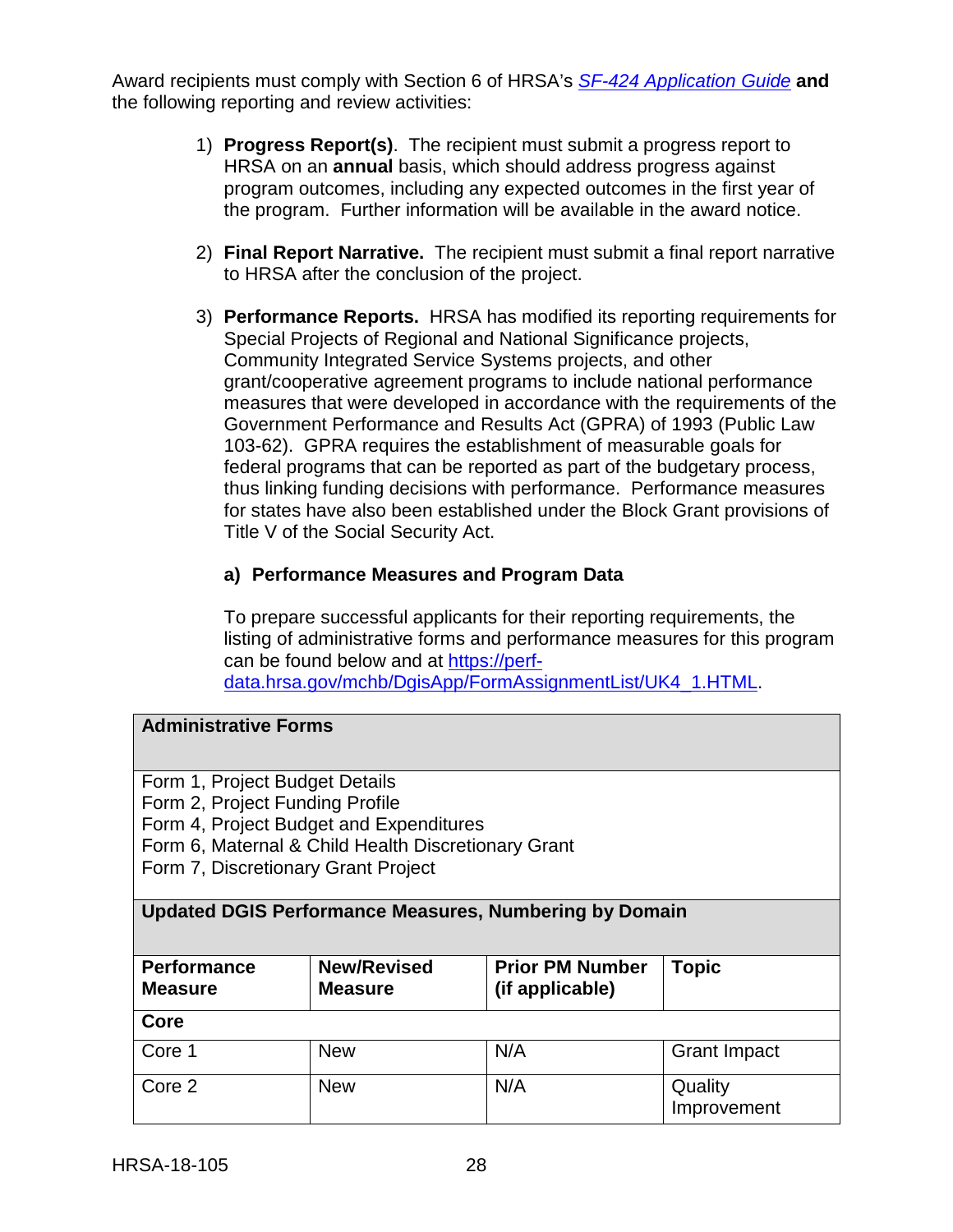| Core <sub>3</sub>                 | <b>New</b> | N/A | Health Equity -          |
|-----------------------------------|------------|-----|--------------------------|
|                                   |            |     | <b>MCH Outcomes</b>      |
| <b>Capacity Building</b>          |            |     |                          |
| CB <sub>2</sub>                   | <b>New</b> | N/A | Technical                |
|                                   |            |     | Assistance               |
| $\overline{CB3}$                  | <b>New</b> | N/A | Impact                   |
|                                   |            |     | Measurement              |
| CB <sub>4</sub>                   | Revised    | 5   | Sustainability           |
| <b>Women's/ Maternal Health</b>   |            |     |                          |
| WMH <sub>1</sub>                  | <b>New</b> | N/A | <b>Prenatal Care</b>     |
| WMH <sub>2</sub>                  | <b>New</b> | N/A | Perinatal/               |
|                                   |            |     | Postpartum Care          |
| WMH <sub>3</sub>                  | <b>New</b> | N/A | Well Woman Visit/        |
|                                   |            |     | <b>Preventive Care</b>   |
| WMH <sub>4</sub>                  | <b>New</b> | N/A | Depression               |
|                                   |            |     | Screening                |
| <b>Perinatal Infant Health</b>    |            |     |                          |
| PIH <sub>1</sub>                  | <b>New</b> | N/A | Safe Sleep               |
| PIH <sub>2</sub>                  | <b>New</b> | N/A | <b>Breast Feeding</b>    |
| PIH <sub>3</sub>                  | <b>New</b> | N/A | Newborn                  |
|                                   |            |     | Screening                |
| <b>Child Health</b>               |            |     |                          |
| CH <sub>1</sub>                   | <b>New</b> | N/A | <b>Well Child Visit</b>  |
| CH <sub>2</sub>                   | <b>New</b> | N/A | <b>Quality of Well</b>   |
|                                   |            |     | <b>Child Visit</b>       |
| CH <sub>3</sub>                   | <b>New</b> | N/A | Developmental            |
|                                   |            |     | Screening                |
| CH <sub>4</sub>                   | <b>New</b> | N/A | <b>Injury Prevention</b> |
| <b>Life Course/ Cross Cutting</b> |            |     |                          |
| LC <sub>1</sub>                   | <b>New</b> | N/A | <b>Adequate Health</b>   |
|                                   |            |     | Insurance                |
|                                   |            |     | Coverage                 |

# **b) Performance Reporting Timeline**

Successful applicants receiving HRSA funds will be required, within 120 days of the period of performance start date, to register in HRSA's EHBs and electronically complete the program-specific data forms that are required for this award.This requirement entails the provision of budget breakdowns in the financial forms based on the award amount, the project abstract and other grant/cooperative agreement summary data as well as providing objectives for the performance measures.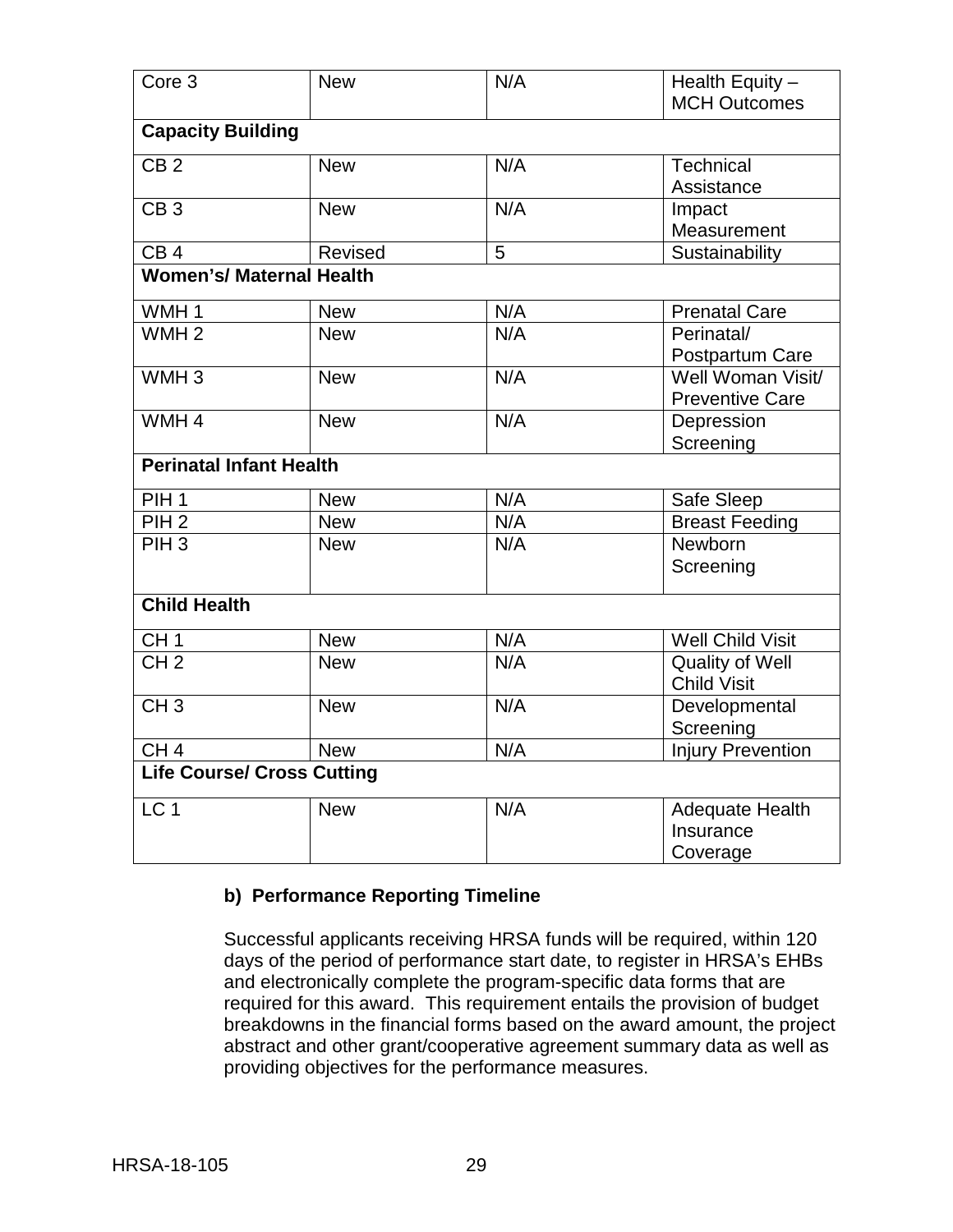Performance reporting is conducted for each year of the period of performance. Recipients will be required, within 120 days of the budget period start date, to enter HRSA's EHBs and complete the programspecific forms. This requirement includes providing expenditure data, finalizing the abstract and grant/cooperative agreement summary data as well as finalizing indicators/scores for the performance measures.

# **c) End of Performance Reporting**

Successful applicants receiving HRSA funding will be required, within 90 days from the end of the period of performance, to electronically complete the program-specific data forms that appear for this program. The requirement includes providing expenditure data for the final year of the period of performance, the project abstract and grant/cooperative agreement summary data as well as final indicators/scores for the performance measures.

4) **Integrity and Performance Reporting.** The Notice of Award will contain a provision for integrity and performance reporting in [FAPIIS,](https://www.fapiis.gov/) as required in [45 CFR part 75 Appendix XII.](https://www.ecfr.gov/cgi-bin/retrieveECFR?gp=1&SID=4d52364ec83fab994c665943dadf9cf7&ty=HTML&h=L&r=PART&n=pt45.1.75)

# <span id="page-33-0"></span>**VII. Agency Contacts**

You may request additional information regarding business, administrative, or fiscal issues related to this NOFO by contacting:

Mary C. Worrell Grants Management Specialist Division of Grants Management Operations, OFAM Health Resources and Services Administration 5600 Fishers Lane, Mailstop 10SWH03 Rockville, MD 20857 Telephone: (301) 443-5181 Fax: (301) 443-6343 Email: [mworrell@hrsa.gov](mailto:mworrell@hrsa.gov)

You may request additional information regarding the overall program issues and/or technical assistance related to this NOFO by contacting:

Dina Joy Lieser, MD, FAAP Senior Advisor Division of Home Visiting and Early Childhood Systems Attn: Rural Health IMPACT Maternal and Child Health Bureau Health Resources and Services Administration 5600 Fishers Lane, Room 18N168 Rockville, MD 20857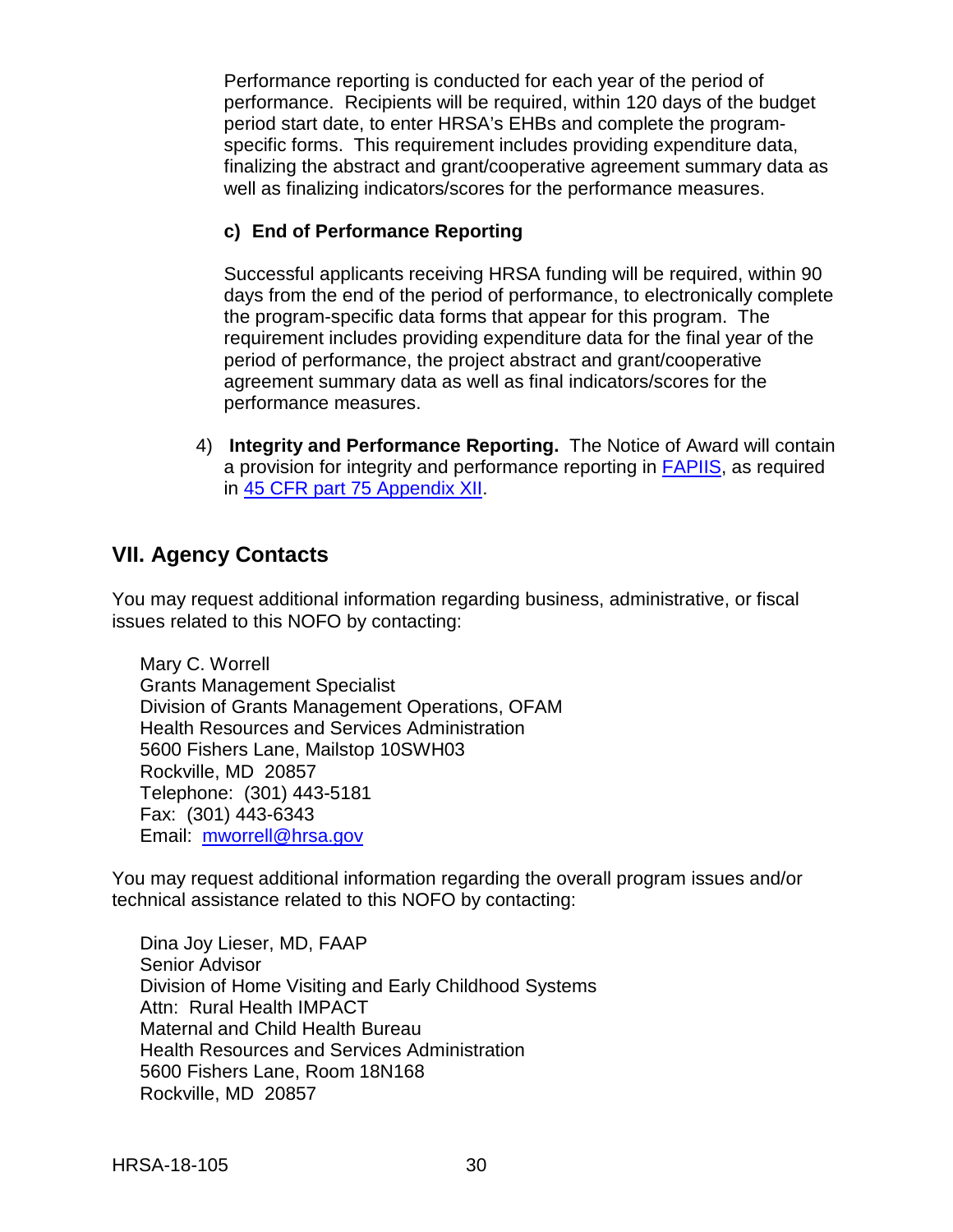Telephone: (240) 463-7726 Email: [DLieser@hrsa.gov](mailto:DLieser@hrsa.gov)

You may need assistance when working online to submit your application forms electronically. Always obtain a case number when calling for support. For assistance with submitting the application in Grants.gov, contact Grants.gov 24 hours a day, 7 days a week, excluding federal holidays at:

Grants.gov Contact Center Telephone: 1-800-518-4726 (International Callers, please dial 606-545-5035) Email: [support@grants.gov](mailto:support@grants.gov) Self-Service Knowledge Base: [https://grants](https://grants-portal.psc.gov/Welcome.aspx?pt=Grants)[portal.psc.gov/Welcome.aspx?pt=Grants](https://grants-portal.psc.gov/Welcome.aspx?pt=Grants)

Successful applicants/recipients may need assistance when working online to submit information and reports electronically through HRSA's Electronic Handbooks (EHBs). For assistance with submitting information in HRSA's EHBs, contact the HRSA Contact Center, Monday-Friday, 8 a.m. to 8 p.m. ET, excluding federal holidays at:

HRSA Contact Center Telephone: (877) 464-4772 TTY: (877) 897-9910 Web: <http://www.hrsa.gov/about/contact/ehbhelp.aspx>

# <span id="page-34-0"></span>**VIII. Other Information**

# **Logic Models**

Additional information on developing logic models can be found at the following website: [http://www.acf.hhs.gov/sites/default/files/fysb/prep-logic-model-ts.pdf.](http://www.acf.hhs.gov/sites/default/files/fysb/prep-logic-model-ts.pdf)

Although there are similarities, a logic model is not a work plan. A work plan is an "action" guide with a time line used during program implementation; the work plan provides the "how to" steps. Information on how to distinguish between a logic model and work plan can be found at the following website: [http://www.cdc.gov/healthyyouth/evaluation/pdf/brief5.pdf.](http://www.cdc.gov/healthyyouth/evaluation/pdf/brief5.pdf)

# **Technical Assistance**

HRSA will host a technical assistance webcast to review the NOFO and answer applicants' questions.

Day and Date: Tuesday, May 15, 2018 Time: 4 p.m. – 5 p.m. ET Call-In Number: 1-888-790-1923 Participant Code: 9398819 Weblink: [https://hrsa.connectsolutions.com/rhi\\_nofo\\_ta\\_webinar/](https://hrsa.connectsolutions.com/rhi_nofo_ta_webinar/)